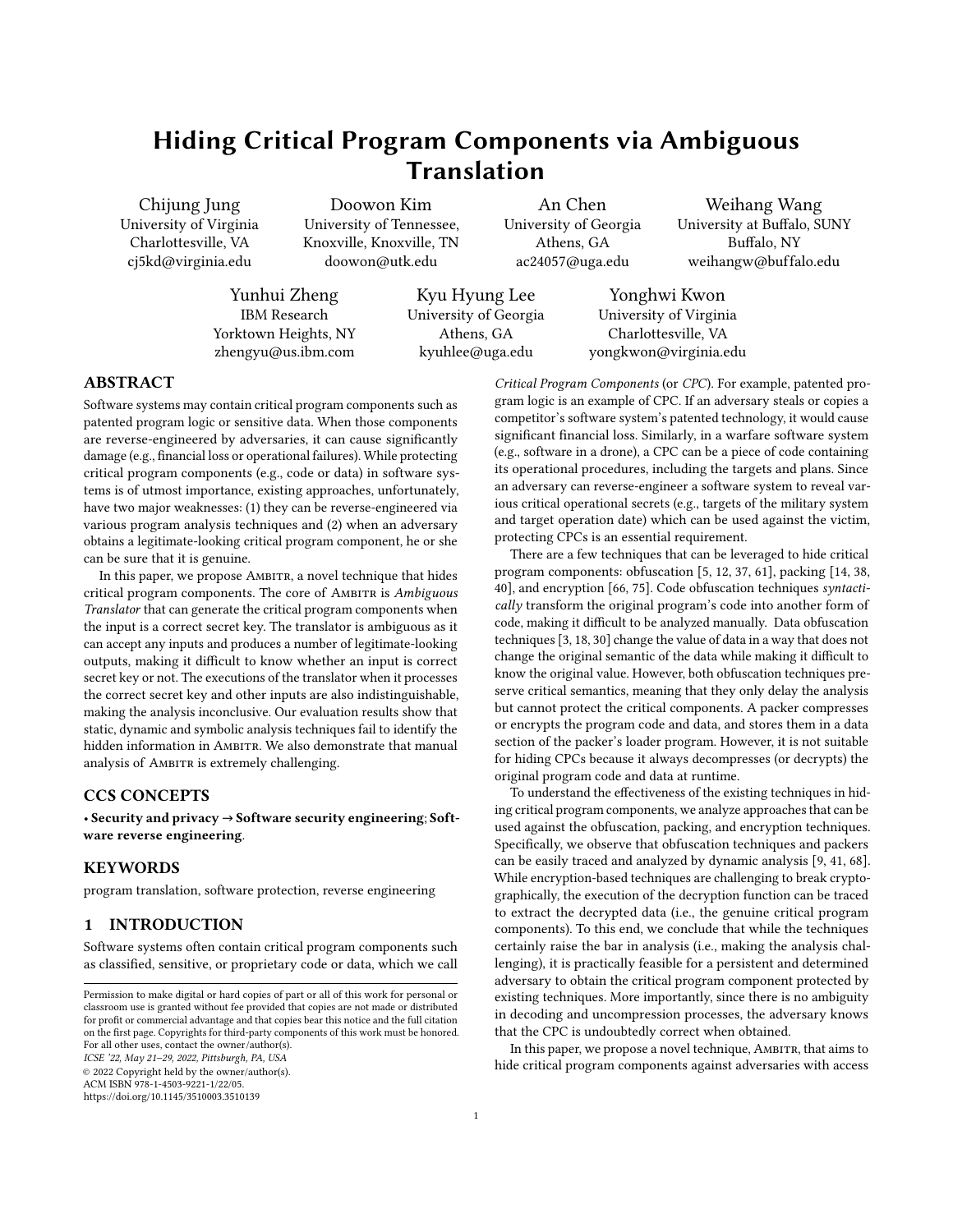to the target program. Specifically, we hide critical program components (e.g., program code or data) by encoding the components to a complex state-machine. Given a correct secret key, the statemachine generates the genuine critical program components (e.g., program code or data). The key difference between AMBITR and existing techniques is that AMBITR can take the incorrect secret key as input and generate legitimate-looking CPCs, making it difficult to determine whether the given input is the correct secret key or not. Unlike a typical state-machine, AMBITR's state-machine allows a transition on any inputs even if it does not match the transition's input (i.e., a typical state-machine will raise an error if it does not match). The differences between the state transition's input and the given input are then used to generate output different from the state transition's output. This significantly enlarges the input/output space of a state transition in AMBITR. With the state-machine, AMBITR introduces a unique challenge to the adversary, Ambiguity, meaning that even if the adversary identifies a legitimate-looking output from AMBITR, the adversary does not know whether the output is the genuine critical program component. To this end, with the sophisticated construction of our state-machine, the critical program component hidden by AMBITR is extremely challenging to be identified. Moreover, even when some possible outputs are identified, one cannot know which output is the genuine CPC.

Our contributions are summarized as follows:

- a We analyze limitations of existing techniques aiming to hide program code, and investigate a possibility of adding a new challenge: ambiguity.
- a We proposeAmbitr, which can hide critical program components (CPCs) through a sophisticated translation technique that accepts any inputs and generates multiple plausible CPCs that are not distinguishable from the genuine CPC.
- a We perform a thorough evaluation using state-of-the-art dynamic, static, and symbolic analysis tools to demonstrate Am-BITR's resilience to reverse-engineering attempts.

# 2 POSITIONING AND BACKGROUND

#### 2.1 Definition

Critical Program Component (CPC). We define Critical Program Component as a piece of code or data that contains critical program logic or information, which is not desirable to be known to the adversary. It is important to mention that, in our context, while the adversary knows that there is a CPC hidden in the program, he or she does not know what the CPC should be. In other words, given a set of plausible CPC examples, the adversary does not know which one is the correct CPC. In this paper, we aim to prevent the adversary from identifying and pinpointing the correct CPC.

#### 2.2 Positioning

Typical Usage Scenario. Figure 1 illustrates how AMBITR operates under a typical usage scenario of our research. Specifically, in a target program, we use our Ambiguous Translator to hide a critical program component. At runtime, it receives an input from an external source such as network  $($ **(** $)$ ), and feeds it to the ambiguous translator  $(2)$  which generates outputs according to the input. If the input is the correct secret key, the genuine CPC is generated

(<sup>3</sup>). On other inputs, our ambiguous translator still produces valid outputs without failing. In particular, on certain specialized inputs, decoy CPCs that are indistinguishable from the genuine CPC are generated  $($ . Finally, the outputs (i.e., CPCs) are processed or executed, if its type is an executable code  $\left( \bigcirc \right)$ .



Figure 1: Assumed Scenario and Scope of the Research.

Adversary Model and Scope. In this work, we assume the adversary has access to previous inputs and the target program's code, including our ambiguous translator's logic  $\left( \bigodot \right)$ . The adversary can also run the program with any inputs including the obtained previous inputs. The goal of AMBITR is to prevent the adversary from identifying the secret input that can generate the genuine CPC without a doubt  $(3)$ . To achieve the goal, AMBITR can generate outputs including the genuine CPC and decoy CPCs that are indistinguishable from each other  $\left( \bullet \right)$ . The execution of the ambiguous translator when it generates the original or decoy CPCs is also indistinguishable, as well as the processing or execution of the generated CPCs (8).

We assume that the previous inputs might exist in a network log and are available to the adversary. However, the adversary does not know what is the secret input, from the obtained previous input. Some of the inputs may generate decoy CPCs. We assume that target program's behaviors and execution for processing and executing the CPCs are not distinguishable. Otherwise, the code can be traced to identify which input generates the genuine CPC. If the original target program should execute different program code, such code should be included in the executable CPC. We assume the adversary can leverage various static and dynamic analysis techniques to analyze our ambiguous translator. We consider our approach is successful if the adversary fails to pinpoint the genuine CPC, even if many (or even all) valid CPCs are identified.

# 2.3 Existing Techniques for Hiding CPC

A few techniques can be leveraged to hide a CPC in a program. Specifically, the columns in Table 1 present the techniques while each row of the table shows program analysis approaches that can be used to identify CPCs. Symbols represent the effectiveness of the program analysis approaches against each technique.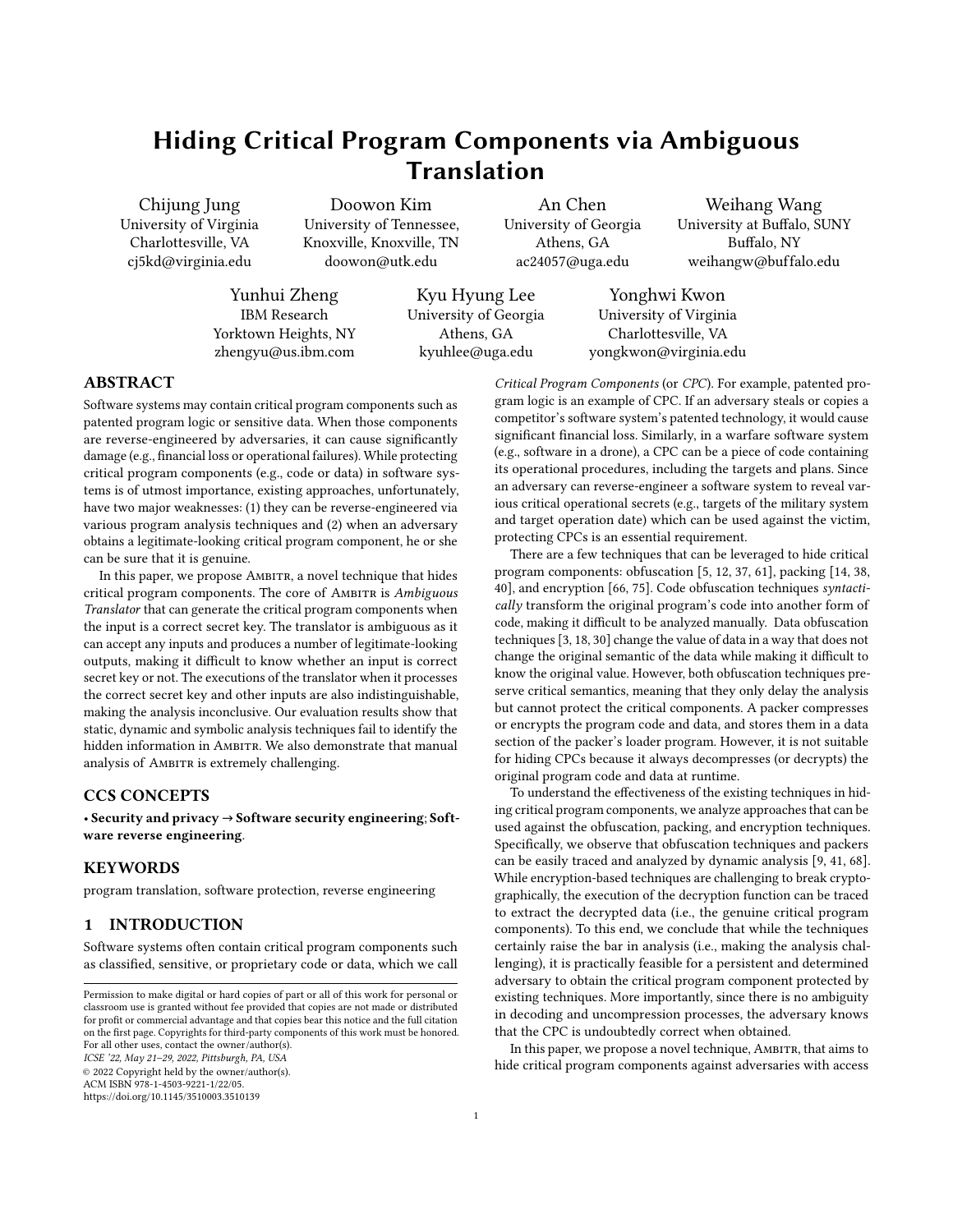Table 1: Effectiveness of Existing Techniques and AMBITR against Program Analysis Approaches.

|                        | Obfuscators Packers/Crypters Protectors AMBITR |  |
|------------------------|------------------------------------------------|--|
| <b>Static Analysis</b> |                                                |  |
| Symbolic Analysis      |                                                |  |
| Dynamic Analysis       |                                                |  |
| Forced Execution       |                                                |  |

 $O:$  Ineffective,  $\mathbf{O}:$  Less effective,  $\mathbf{O}:$  Effective (against analyses). 1: Static/symbolic analysis techniques have difficulty handling advanced obfuscators (with multiple layers of obfuscations) due to state explosion, while they can handle simple obfuscators.

2: Static analysis may handle known crypto algorithms while it may not generically handle them (hence half-filled circled, meaning that effective on some but not all).

2.3.1 Obfuscators. Obfuscation techniques [3, 5, 12, 16, 18, 24, 30, 37, 47, 54, 61, 64, 67, 76] aim to make the original code difficult to analyze by leveraging techniques including opaque predicates [16, 47, 67], code insertion/replacement [5, 24, 37, 54, 61, 76], and hardware primitives [12, 64].

Limitations. Obfuscation techniques that transform code into semantically equivalent forms or add non-essential code (e.g., opaque predicates and dummy code) [5, 16, 24, 37, 47, 54, 61, 67, 76] can be handled by automatically reverting or removing the modified/added code via program analysis techniques [33, 44, 49, 53, 80, 81]. Depending on the obfuscation techniques used, static and symbolic analysis may suffer from the complexity of the analysis, meaning that they might not be always effective, as described in Table 1. Typically, dynamic analysis (including forced execution [57]) techniques are highly effective in handling the obfuscation techniques. While data obfuscation techniques [3, 18, 30] change the values of data, their critical semantics are preserved and can be traced and identified by both static and dynamic analysis [46, 79].

2.3.2 Packers/Crypters. Packers [14, 38, 40] primarily aim to hinder static analysis. Specifically, they create a program containing compressed original program as data, that uncompresses and executes the original program at runtime. Crypters [2, 6, 29] are essentially advanced packers using crypto techniques to hide the program data and code. Due to the complexity of compression and encryption, static and symbolic analysis are not effective as shown in Table 1. In particular, symbolic analysis suffers from state explosion due to the complex computations of encryption schemes.

Limitations. Since a packer generated program seamlessly unpacks and executes the original code at runtime, dynamic analysis (i.e., executing the binary and extracting the uncompressed program) [13, 34, 62] can obtain the original program.

2.3.3 Protectors. Protectors [59, 69, 82, 83] are essentially advanced packers/crypters equipped with evasive anti-analysis techniques such as terminating the execution if they detect reverse-engineering attempts (e.g., running the program with a debugger). Similar to packers/crypters, since the program itself is compressed and encrypted, static and symbolic analyses are not effective, as described in Table 1. Specifically, symbolic and concolic analyses can be used to avoid the evasive techniques by extracting and solving the evasive predicate conditions. However, they are difficult to scale to the programs generated by protectors. Moreover, dynamic analysis is ineffective because of the evasive techniques.

Limitations. Forced execution techniques [19, 32, 35, 57, 78] aim to handle evasive techniques by forcibly executing branches regardless of the predicate conditions. Most protectors can be handled by the forced execution techniques. Note that since the forced execution techniques forcibly execute program code regardless of the predicate conditions, they may fail to handle an advanced protector which uses predicate conditions for both evasive techniques and decryption (i.e., decryption logic is dependent on the predicate conditions). However, by observing the predicate conditions and executions of the program, it is straightforward to tune the analysis technique to handle such advanced protectors (e.g., one can selectively solve such a critical predicate with symbolic execution to handle the limitation) [70].

#### 2.4 Desirable Properties

We present four desirable properties of a CPC hiding techniques: Evasiveness, Complexity, Context-Sensitivity, and Ambiguity.

From Existing Literature. For the first three properties, we identify and summarize them from existing literature. Note that prior literature does not explicitly present the properties. They are only implicitly mentioned individually (e.g., evasiveness in [80], complexity in [5], context-sensitivity in [40, 44]). We systematically studied prior literature to establish the desirable properties. In particular, from program analysis papers [33, 44, 80], we mainly focus on the challenges, e.g., state-explosion caused by complexity, they pointed out. From anti-program analysis techniques [5, 24, 40, 54, 64], we pay attention to the approaches proposed by them to hinder the analysis (e.g., evasive tactics [54]). We believe the four properties thoroughly cover the core properties across the literature. New Desired Property: Ambiguity. We introduce a new desirable characteristic: Ambiguity (details in Section 2.4.4).

2.4.1 Evasiveness. Programs that are highly evasive (e.g., programs with a number of evasive predicates) impose significant challenges to symbolic and dynamic analysis. For dynamic analysis, knowing a number of concrete inputs that can cover all the evasive predicates is challenging. For symbolic analysis, an excessive number of predicates and complex predicate conditions cause the scalability problem (i.e., taking too much time making the technique practically unusable).

2.4.2 Complexity. Static and symbolic analyses have difficulty analyzing programs with complex operations. Typical examples are packed/encrypted programs. Static and symbolic analyses can reverse-engineer the uncompression/decryption process. However, they fail to scale complex algorithms (e.g., a crypto algorithm).

2.4.3 Context-sensitivity. Some programs have context-sensitive code, meaning that their behaviors are dependent on a particular program execution path. Since there are a large number of program paths, it is common for static analysis to conduct contextinsensitive analysis. Symbolic analysis aims to discover various execution contexts; hence often suffers from the excessive number of program execution paths, causing the path explosion. Forced execution solves the path explosion problem by forcibly executing code guarded by branches. However, due to the ignored branch outcomes which lead to incorrect context, the results of the execution may not be precise.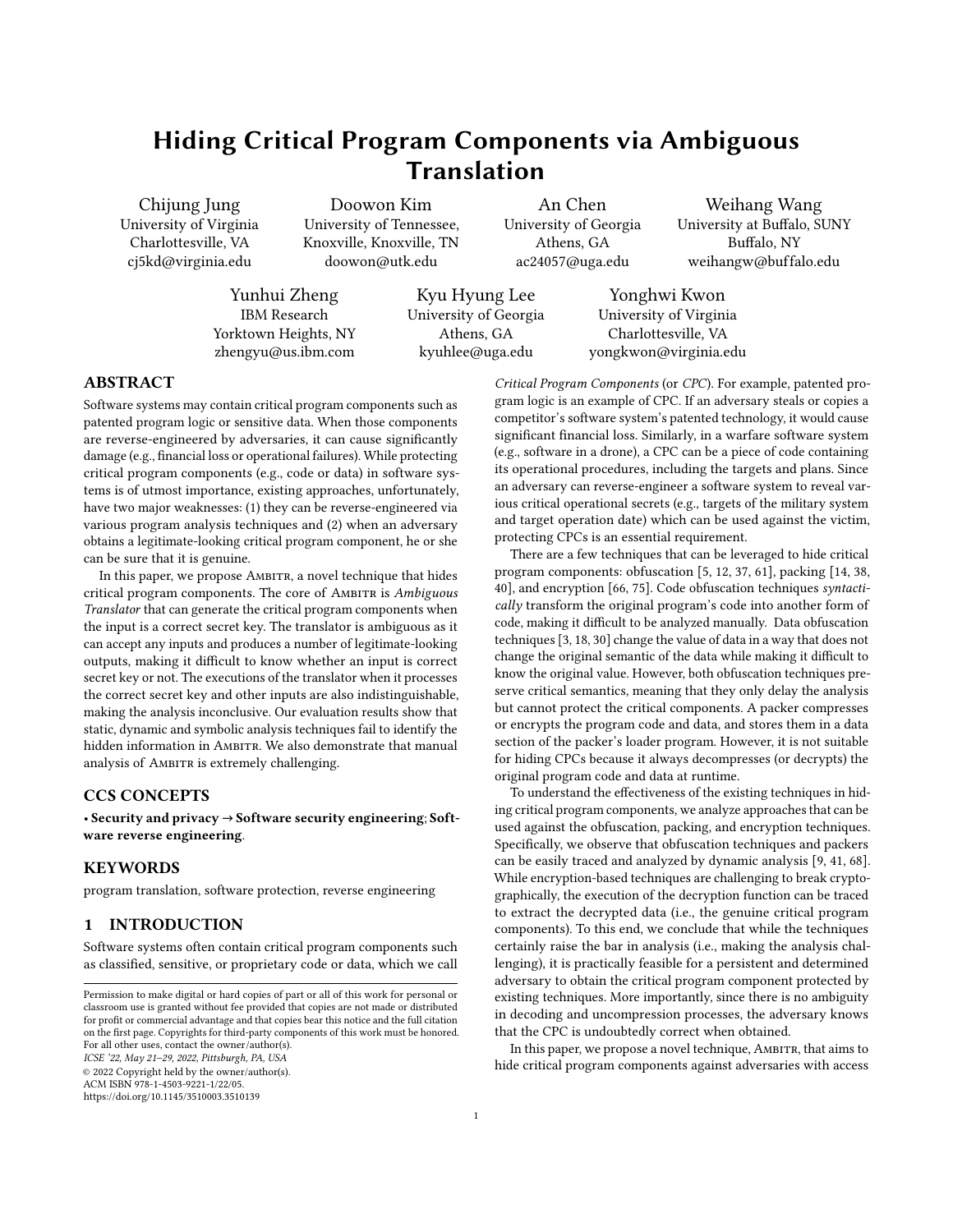



Figure 2: Existing Techniques are NOT Ambiguous.

2.4.4 Ambiguity. When an adversary obtains a successfully decoded/decrypted CPC, if the adversary can certainly say the CPC is genuine, we consider the technique is not ambiguous. In other words, if the adversary cannot determine whether the CPC is correct or not, we consider the technique has the ambiguity property. Specifically, obfuscators do not go through a decoding process, meaning that executing the obfuscated program would expose the critical program components. Packers/crypters/protectors typically store the compression/encryption key for the critical program component in the programs. Hence, running the program, without any particular input, would expose the CPC. Advanced crypters/protectors often store the key for CPC in a separate place, making it challenging to decrypt. Similar to AMBITR, an application may receive the key via the Internet.

Assume that an adversary obtains a few keys from the network traffic logs, and try them to the program. Figure 2 describes an example scenario with three different keys, where Key 1 is correct and Key 2 and 3 are incorrect. Unlike AMBITR, existing crypters/protectors are not ambiguous, meaning that the decoding/decryption will be only successful with Key 1 and all other keys (e.g., Key 2 and 3) will result in errors. As a result, observing any successful decryption with a key implies that the decrypted CPC are genuine.

|  |  |  | Table 2: Properties in Existing Techniques and AMBITR. |  |  |  |
|--|--|--|--------------------------------------------------------|--|--|--|
|  |  |  |                                                        |  |  |  |

|  |                                                                      | AMBITR                                  |
|--|----------------------------------------------------------------------|-----------------------------------------|
|  |                                                                      |                                         |
|  |                                                                      |                                         |
|  |                                                                      |                                         |
|  |                                                                      |                                         |
|  | $\bullet$ : High, $\bullet$ : Medium, $\bullet$ : Low, $\circ$ : No. | Obfuscators Packers/Crypters Protectors |

1: Protectors have medium evasiveness because while they detect the environment to avoid (e.g., VM/debugger), their detection is not sophisticated.

2: Obfuscators/Packers/Crypters/Protectors use various encoding/crypto algorithms with varying complexity, determining the complexity property. Both simple and complex algorithms are used, leading to the medium.

3: Very few protectors are context-sensitive: e.g., using a (context-sensitive) variable as a decryption key.

Summary of Desirable Properties. Table 2 shows the desirable properties in existing techniques and AMBITR. As discussed, none of existing techniques has the ambiguity property. Moreover, AMBITR is more evasive, complex, and contextsensitive than existing techniques.

# 3 DESIGN

#### 3.1 Overview and Intuition

AMBITR leverages a specialized state machine to translate input to CPCs. The state machine is designed to accept any input values and generate the genuine CPC or decoy CPCs depending on the input.

The state machine achieves Evasiveness and Context Sensitivity since without knowing the particular secret key (i.e., the secret input) for the genuine CPC, executing the state machine with other inputs does not produce the genuine CPC. The state machine contains a number of states for decoy CPCs, achieving Complexity. Finally, the decoy CPCs and the execution of AMBITR are not distinguishable to the genuine CPC, achieving Ambiguity.

3.1.1 A versus a Typical State Machine. A typical state machine only accepts input that can make state transitions from the current state. Hence, to understand all possible inputs (and corresponding outputs), one can collect all the state transitions' inputs and come up with the permutations of them. Unlike traditional state machine that should have an accepting state, AMBITR does not have the acceptation state. It terminates when it has consumed all the inputs. Note that AMBITR's output is generated when a transition happens, not at the accepting state as a traditional state-machine does.

Figure 3-(a) shows an example state-machine. Circles and arrows represent states and state transitions including input and output of each transition ('In' and 'Out'). A traditional state machine can only accept inputs that match the state transitions' inputs. For instance, from  $(A)$ , it only accepts two inputs "blinding" and "Reference" that make transitions to  $(B)$  and  $(C)$ , respectively. The restriction on accepted inputs essentially limits the input and output space. Figure 3-(b) shows all possible inputs and outputs of the traditional state machine from  $(A)$  to  $(D)$  and  $(E)$ . This can be done by identifying all possible state transitions and inputs because any other inputs (e.g., the last row of Figure 3-(b)) result in errors. Inputs for CPCs is Implicit in AMBITR. Figure  $3-(c)$  shows in-

puts and outputs that can be handled by AMBITR using the state machine in Figure 3-(a). Note that it can handle all the inputs in the same way the traditional state machine handles. The first row shows an example.

AMBITR allows a CPC to be decoded by inputs that do not match the state transitions' inputs. The second row shows an example. The first input "pywudh"" does not match any transition inputs from  $(A)$ : "blinding" for  $(B)$  and "Reference" for  $(C)$ . However, as shown in the third column, it makes a transition to  $(\widehat{B})$ , since the distance (in ASCII code value of each byte) between the given input and the state transition's input of  $\circledB$  is closer than the state transition's input of C . When it produces an output, it also uses the measured distance between the input and the state transition's input to compute a new output value that is different from the state transition's output. By doing so, AMBITR's state machine does not have restrictions on the inputs it can take, meaning that any inputs can be accepted. Moreover, outputs that AMBITR's state machine can produce are not restricted as well.

The second, third, and fourth rows in Figure 3-(c) show examples of legitimate-looking decoy CPCs (i.e., meaningful executable code but not the genuine CPC) from inputs that do not match any state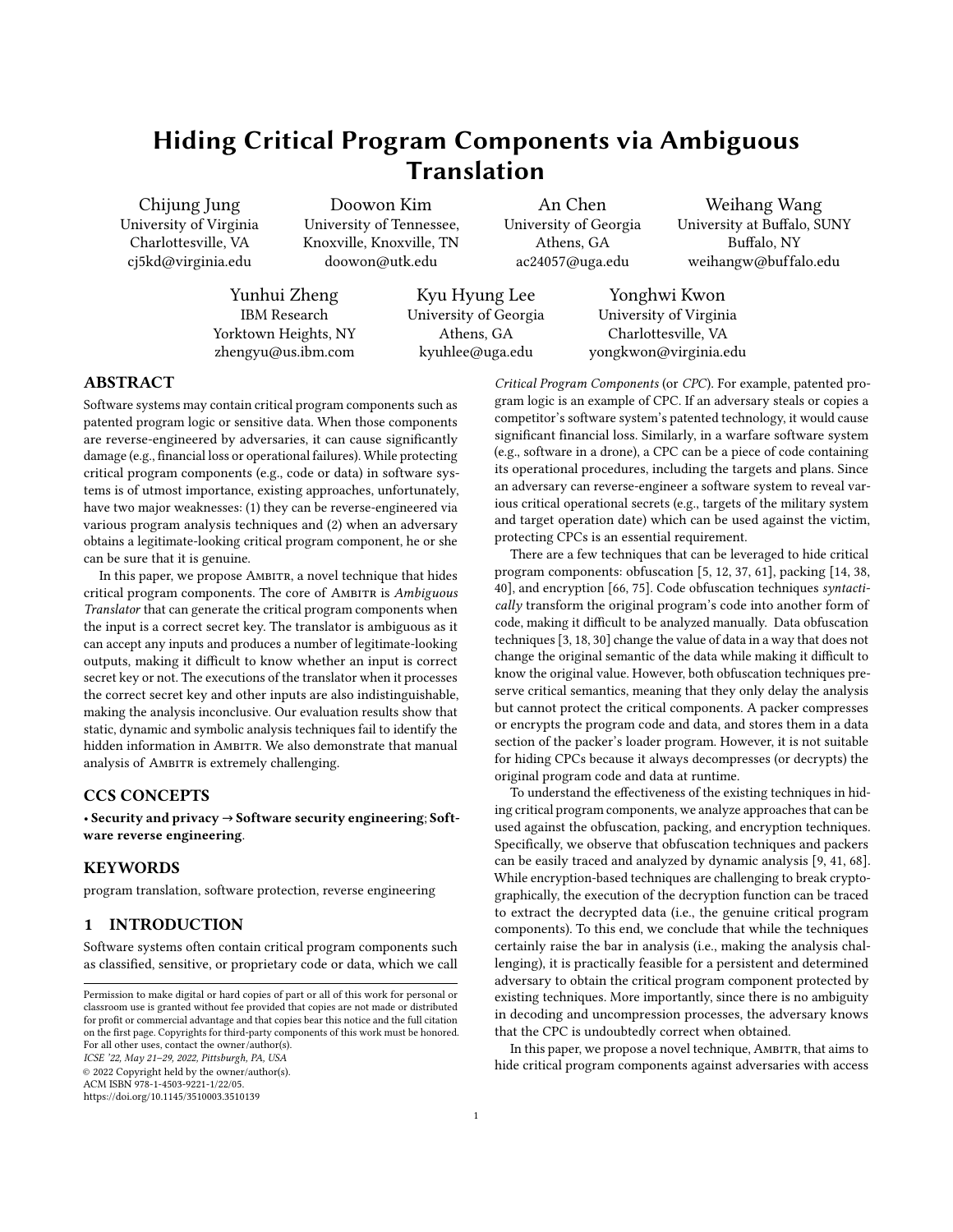

| Output                                            | <b>State Transitions</b>                        |
|---------------------------------------------------|-------------------------------------------------|
| elements extended-code                            | $A \rightarrow B \rightarrow D$                 |
| elements interchanging                            | $A \rightarrow B \rightarrow E$                 |
| materials manipulation                            | $A \rightarrow C \rightarrow E$                 |
| materials ring extended-code                      | $A \rightarrow C \rightarrow B \rightarrow D$   |
| materials ring interchanging                      | $A \rightarrow C \rightarrow B \rightarrow F$   |
| materials <error></error>                         | A $\rightarrow$ C $\rightarrow$ <error></error> |
| (b) Traditional State Machine's State Transitions |                                                 |
| Output                                            | <b>State Transitions</b>                        |
| elements extended-code                            | $A \rightarrow B \rightarrow D$                 |
| system(\$ GET['xx']);                             | $A \rightarrow B \rightarrow D$                 |
|                                                   |                                                 |

rnpjmf" "]c{i4B unlink(\$file);  $A \rightarrow B \rightarrow D$ Re[l \$1kb, !\*0prm,\$h); mail (\$to, \$t,\$msg,\$h);  $A \rightarrow C \rightarrow E$ 

(c) AMBITR's State Transitions

Figure 3: Traditional State Machine vs. AMBITR.

transitions' inputs. The three inputs have different sizes, and the fourth row's input leads to different state transitions ( $\overline{A}$ ) to  $\overline{C}$ ) and  $(E)$ ) from the other two. Note that many more inputs can generate legitimate-looking outputs, and one can brute-force inputs (e.g., trying all possible strings for input) to enumerate them. We explain the details of the state machine in Section 3.2.1.

3.1.2 Ambiguity in  $A$ . AMBITR introduces ambiguity in two aspects: ambiguity in input/output and execution.

Ambiguous Input/Output. The input of AMBITR is ambiguous because it can take any inputs even if it does not match any state transition inputs, as shown in Figure 3-(c). When the input does not match any state transitions, AMBITR finds a transition that has the closest input to the provided input (in terms of ASCII code value of each byte of input). Observe that AMBITR's output can also differ from the state transition's output and is dependent on input, meaning that the output is also ambiguous.

The ambiguity of the outputs makes the analysis inconclusive. For example, in Figure 3-(c), the second, third, and fourth rows' outputs are all legitimate executable code. Hence, it is challenging to conclude which one is the genuine CPC.

Ambiguous Execution. One may use dynamic analysis to trace the execution of AMBITR to understand whether there are any execution differences while processing different inputs. If such a difference exists, it can be used to infer the genuine CPC. As shown in Algorithm 1 that describes the algorithm of AMBITR's state machine (will be explained in Section 3.2.1), there are no predicates and computations that behave distinctively. Hence, tracing the execution of AMBITR does not help to identify the genuine CPC.

|                     | Algorithm 1: Algorithm of Ambiguous Translator                                                                                                            |
|---------------------|-----------------------------------------------------------------------------------------------------------------------------------------------------------|
|                     | <b>Input</b> : InStr: Array of Tokenized Input String.                                                                                                    |
|                     | <b>Output:</b> OutStr: Output String.                                                                                                                     |
|                     | 1 procedure StateMachine( <i>InStr</i> )                                                                                                                  |
|                     | // Assign the Initial State (i.e., INIT).                                                                                                                 |
| $\overline{2}$      | $State_{cur} \leftarrow INT$                                                                                                                              |
| 3                   | <b>while</b> until it consumes all the tokens of InStr; the current token                                                                                 |
|                     | is InStr <sub>cur</sub> do<br>// Find the matching (or closest) transition from the current state.                                                        |
| $\overline{\bf{4}}$ | <i>State<sub>next</sub></i> , <i>Tran_In</i> <sub><math>\wedge</math></sub> , <i>Tran_Out</i> $\leftarrow$ FindTransition<br>$(State_{cur}, InStr_{cur})$ |
|                     | // Change the current state                                                                                                                               |
| 5                   | $State_{cur} \leftarrow State_{next}$                                                                                                                     |
| 6                   | $Out_{cur} \leftarrow \bigcirc$                                                                                                                           |
|                     | // Compute Output according to the distance between the input and<br>transition's input                                                                   |
| 7                   | <b>for</b> each byte $t_i$ and $t_o$ in Tran_In <sub><math>\wedge</math></sub> and Tran_Out <b>do</b>                                                     |
|                     | // ' ' is a string concatenation operator.                                                                                                                |
| 8                   | $Out_{cur} \leftarrow Out_{cur}$ Round $(t_o \ t_i)$                                                                                                      |
| 9                   | OutStr $\leftarrow$ OutStr Out <sub>cur</sub>                                                                                                             |
| 10                  | return OutStr                                                                                                                                             |
| 11                  | <b>procedure FindTransition</b> ( <i>State<sub>cur</sub></i> , <i>InStr<sub>cur</sub></i> )                                                               |
| 12                  | $MinScore \leftarrow 1$                                                                                                                                   |
| 13                  | <b>for</b> each transition tr from State <sub>cur</sub> do                                                                                                |
| 14                  | $Score \leftarrow 0$                                                                                                                                      |
| 15                  | $tr_{\Lambda} \leftarrow 0$                                                                                                                               |
| 16                  | <b>for</b> each byte $b_t$ of input of transition tr, and each byte $b_i$                                                                                 |
|                     | from InStr <sub>cur</sub> do                                                                                                                              |
| 17                  | $Score \leftarrow Score \mid b_t \mid b_i \mid$                                                                                                           |
|                     | // ${\rm char}()$ converts a number to a string, ' ' concatenates strings.                                                                                |
| 18                  | $tr_{\Lambda} \leftarrow tr_{\Lambda}$ char( $b_t$ $b_i$ )                                                                                                |
|                     | // Finding the matching (or closest) transition.                                                                                                          |
| 19                  | <b>if</b> MinScore is 1 or min $%$ score <b>then</b>                                                                                                      |
| 20                  | $MinScore \leftarrow Score$                                                                                                                               |
| 21                  | $Tran\_In_{\wedge} \leftarrow tr_{\wedge}$                                                                                                                |
|                     | // $tr_{\text{next}}$ represents the next state of the transition $tr$                                                                                    |
| 22                  | $State_{next} \leftarrow tr_{next}$                                                                                                                       |
|                     | // $tr_{out}$ represents the output of the transition $tr$                                                                                                |
| 23                  | $Tran$ Out $\leftarrow$ tr <sub>out</sub>                                                                                                                 |
| 24                  | <b>return</b> State <sub>next</sub> , Tran <sub>In</sub> , Tran <sub>I</sub> Out                                                                          |

#### 3.2 Composing AMBITR

AMBITR consists of two components: (1) Ambiguous Translator, which is a piece of software that processes input according to the state machine definition to generate a CPC (Section 3.2.1) and (2) definition of the state machine that the Ambiguous Translator operates (Section 3.2.2).

3.2.1 Ambiguous Translator Runtime. The core of AMBITR is the runtime of Ambiguous Translator. It has two unique characteristics. First, regardless of the current state and input, it always transits to another state even the input does not match any transitions (C1). Note that, in a typical state machine, a state transition only happens when there is a transition that can accept the current input. Second, when AMBITR takes inputs that do not match the existing transitions, the output generated by AMBITR is also different from the transitions' outputs (C2). Specifically, the final output is computed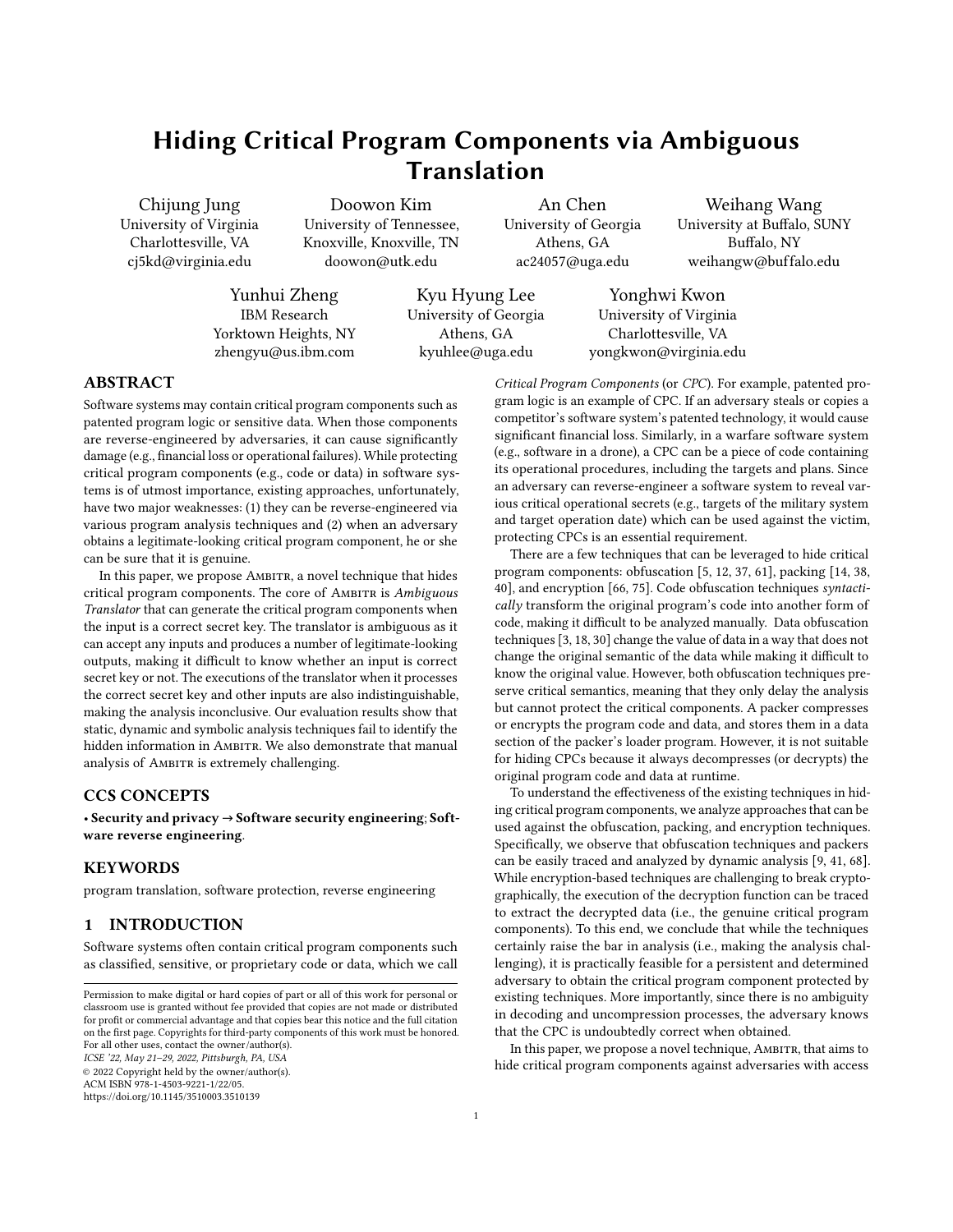

(b) Output Translation Results



# Figure 4: Examples of Dynamic Output Translation. Computations, i.e., (b) and (c), are on ASCII Code Values.

based on a concrete input at runtime. This significantly enlarges the search space of input and output. Algorithm 1 shows its algorithm, and we will use it to explain the details of the two characteristics. Making Transitions on Any Inputs (C1). Ambiguous Translator makes transitions from any states on any inputs. Specifically, for all next reachable states from the current state, it calculates the distance (by subtracting values from each byte offset and accumulating the results as shown in Figure 4) between the current input and the transitions' inputs (FindTransition in Algorithm 1). Lines 16-18 in Algorithm 1 essentially compute the distance (Score). Then, it selects a transition with the smallest distance (if there are multiple ties, we pick the first one to make it deterministic) as shown in lines 19-23 in Algorithm 1.

Dynamic Output Translation (C2). When Ambiguous Translator makes a transition on an input that is not exactly matched with the transition's input, it generates output that is different from the current state transition's output. Specifically, it computes the new output by applying the differences between the current input and the current state transition's input. This makes the output space significantly large as the output can vary as much as the input varies.

In Algorithm 1, one of the return values of FindTransition (line 4) is  $Tran\_In_{\Lambda}$ , which represents the distance between the current input and the current state transition's input. FindTransition also returns the current (i.e., selected) transition's output as Tran\_Out. Then, at lines 7-8, it computes the new output by subtracting each byte of  $\textit{Tran\_In}_{\Delta}$  (i.e.,  $t_i$ ) from the transition's output  $\textit{Tran\_Out}$  (i.e.,  $t_o$ ). Note that there is the Round function at line 8, which essentially

rounds the computed value to be in the visible ASCII code value range (i.e., 32 126).

Example. Figure 4-(a) shows an automaton of a state machine where inputs and outputs of transitions are illustrated above and below the arrows. Figure 4-(c) describes an example computation of distances (i.e., delta) between the transition's input (e.g., "unemploymentbenefit") and the given input at runtime (e.g., "'  $\mid$  18mi bthay. G1' #T <"). Specifically, for each character, it subtracts ASCII code values of the characters. The results are shown at the bottom line of Figure 4-(c). We then subtract the values to the transition's output to derive the final output (i.e., "\$c->predict(  $[1,2]$ ; ") as shown in Figure 4-(d).

Figure 4-(b) presents six examples of input and output pairs from  $\overline{A}$  (three for  $\overline{A} \mapsto \overline{B}$  and the other three for  $\overline{A} \mapsto \overline{C}$ ). The first example is the one that is illustrated in Figure 4-(c) and (d). The second and third examples show inputs for generating function calls passthru and urldecode. The three examples show that the same state transition,  $\overline{A} \mapsto \overline{B}$ , (with different inputs) can generate completely different outputs (i.e., CPCs), making the translation ambiguous.

The next three examples are generated via the transition  $(A) \rightarrow$  $(C)$ . Again, depending on the given input, it generates completely different outputs, and those outputs are all legitimate executable code, making it difficult to know which one is the genuine CPC.

3.2.2 Composing Automaton. AMBITR's Ambiguous Translator operates on an automaton, where the definition of automaton is not particularly different from the traditional automaton. The automaton consists of states and transitions between the states, where the transitions have inputs and outputs.

States and Transitions for the Genuine CPC. We first create states and transitions that can generate the genuine CPC. Specifically, given a CPC, we tokenize the CPC to obtain a sequence of short strings (e.g., strings of 5 10 lengths). Then we add a state that can translate each token, and connect the individual states. The resulting automaton is the minimum automaton that can generate a CPC. We choose the input/output of state transitions by using a dictionary (e.g., an English dictionary). Specifically, we randomly pick two words for input  $(W_{in})$  and output  $(W_{out})$  of a transition. Then, to make sure that the transition can generate a desired token of CPC (token<sub>cur</sub>), we obtain an input candidate for CPC by computing  $(W_{in} \t(W_{out} \tto ken_{cur}))$ , which is essentially reversing the translation process.

Figure 5 shows an example. Given the same state transition used in Figure 4, we choose input and output from a dictionary. In this example, we concatenate two words, "unemployment" and "benefit" for input and "reassuring" and "investors" for output, as shown in Figure 5-(a). Then, given a token string, to translate shown in Figure 5-(b), we first compute  $W_{out}$  token<sub>cur</sub> as shown in Figure 5-(c). We compute  $(W_{in} \t(W_{out} \tto \t{bken_{cur}}))$  as shown in (d). The outcome is the secret key that can generate the CPC token string (token<sub>cur</sub>). Finally, we also run our ambiguous translator to check whether the secret input can generate the CPC token. Note that due to the rounding in the translation process (line 8 in Algorithm 1), some secret keys obtained by the above process cannot generate the CPC token string. If this happens, we choose another input/output pair and repeat the process until it succeeds.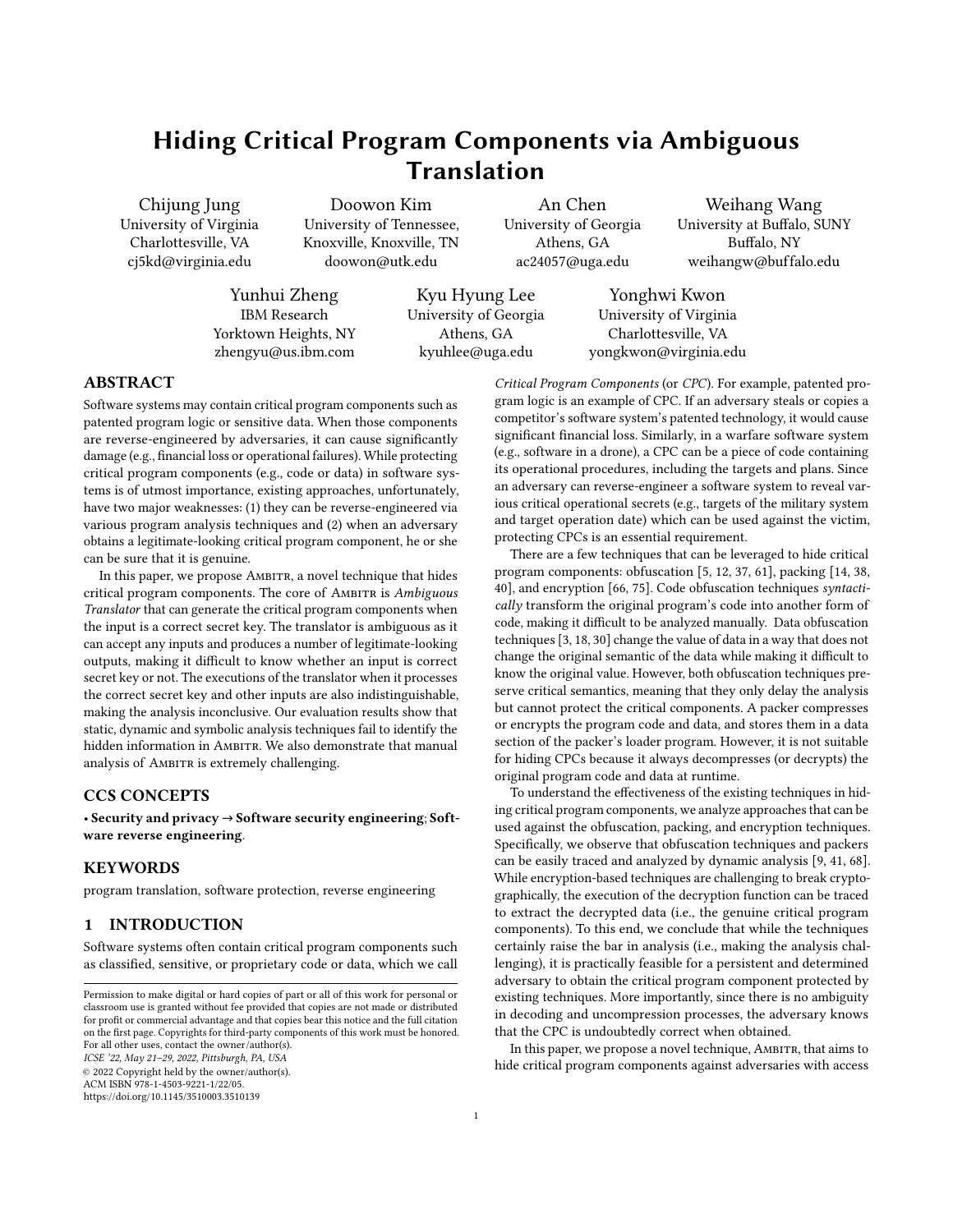

(d) Secret Input Computation

Figure 5: Identifying Secret Key for a CPC Token.

Unnecessary States and Transitions. We then add extra states and transitions between all states to hinder analysis attempts of the state machine. Dummy transitions connect all states (not only dummy states), making AMBITR more difficult to analyze. Note that the dummy states and transitions are used to translate decoy (i.e., fake) CPCs. Inputs/outputs of the transitions to the dummy states are chosen in a way that the inputs of all transitions look similar, making it challenging to know which transitions are for the genuine CPC. Specifically, for each newly added transition, its input is derived by choosing a similar word (i.e., synonyms/antonyms in dictionaries [22, 58]) to its neighboring transition's input.

## 4 EVALUATION

In this section, we present various experimental results to show the effectiveness of AMBITR in comparison with existing state-ofthe-art techniques and analysis tools. In particular, we evaluate AMBITR in terms of evasiveness (via dynamic analysis tools in Section 4.3.1), complexity (via static analysis tools in Section 4.3.2 and Section 4.3.3), and the context-sensitivity (Section 4.3.4).

Implementation. We implement our AMBITR creator in Python (1,322 LOC). It generates AMBITR, written in PHP (2,314 LOC excluding lines for the transition inputs and outputs).

Ambiguous Translator Configuration. For the evaluation, Ambiguous Translator is configured to create binary samples with at least more than 300 nodes and each node has at least 5 edges.

Table 3: AMBITR Instances Statistics.

| Size of<br>$CPCs$ (Avg.) | # of<br><b>Samples</b> | Avg. Size of<br><b>AMBITR</b> | $Avg. \# of$<br><b>States</b> | Avg. $#$ of<br><b>Transitions</b> |
|--------------------------|------------------------|-------------------------------|-------------------------------|-----------------------------------|
| 0 10 KB (2.7 KB)         | 345                    | 27.36 KB                      | 603.6                         | 4,843.4                           |
| 10 20 KB (14.5 KB)       | 99                     | 77.72 KB                      | 2.476.1                       | 19.194.7                          |
| 20 30 KB (24.0 KB)       | 39                     | 130.15 KB                     | 4,012.8                       | 32,334.9                          |
| 30 40 KB (34.7 KB)       | 56                     | 175.81 KB                     | 5.671.7                       | 45,659.0                          |
| 40 50 KB (43.7 KB)       | 34                     | 209.71 KB                     | 7,209.5                       | 58.124.1                          |

## 4.1 Applicability

To understand whether AMBITR can be created by various input/output pairs, we collect 573 code snippets and programs from popular repositories [7, 8, 23, 51, 74]. Note that for AMBITR, those input

CPCs are simply strings, and values of the inputs do not affect AMBITR's performance.

We successfully generate AMBITR instances for all 573 collected samples as shown in Table 3. Given the secret input, they all successfully generate CPCs as expected. We categorize them by the samples' sizes (with an interval value of 10 KB). The sizes of Am-BITR are larger than the original samples (we apply compression, e.g., gzip, to reduce the size of AMBITR). Except for the first group, the size of AMBITR is about 5 times larger than the original sample.

#### 4.2 Automated Analysis of AMBITR

We compare AMBITR with state-of-the-art obfuscation/protector techniques to show AMBITR effectively hides CPCs. In particular, we use a forced execution technique MalMax [48] as it can effectively expose CPCs hidden by existing techniques (see Table 1).

Obfuscators/Protectors Selection. Four state-of-the-art PHP obfuscators and two crypters/protectors are chosen based on their popularity. Obfusactors include PHP Obfuscator [26], YAK Pro [36], Best PHP Obfuscator [60], and Simple Online PHP Obfuscator [39]. Crypters/protectors include Zend Guard [83] and PHP Encoder [59]. Result. As discussed in Section 1, obfuscators do not require any particular input or environment to decode and run the genuine CPC. Even without the forced execution technique (MalMax), we observe the CPC's execution by simply running them. For Zend Guard and PHP Encoder, it requires the encryption key to be accessible via network. We use MalMax to run the programs protected by Zend Guard and PHP Encoder, without encryption key access. Initially, they all fail to execute. Then, we try an incorrect key by creating another key from Zend Guard and PHP Encoder. The wrong key is essentially a key for another program. As expected, the wrong key results in failed executions for all samples because the existing techniques are not ambiguous (as shown in Figure 2).

Then, we use a correct key (obtained by tracing network communications when it runs without errors). We run MalMax again with the correct key, and all samples are successfully decrypted and expose CPCs. As discussed in Section 2.4.4, the fact that it can successfully execute indicates that the identified CPCs are genuine.

We also use MalMax to analyze AMBITR protected samples. However, MalMax fails to expose any of CPCs from the samples. This is because MalMax focuses on executing all statements without precisely identifying the key secret inputs. Simply executing all statements of a target is not sufficient for analyzing AMBITR. Moreover, while the execution of AMBITR under MalMax is incorrect, AMBITR does not cause any errors or observable behavior differences. Some generated outputs are not valid while there are still many seemingly valid outputs looks like CPCs, causing ambiguity in analysis. Even one can observe the genuine CPC (e.g., having a network trace of the input leading to the genuine CPC), knowing whether the observed CPC is the original is not verifiable.

#### **4.3 Reverse Engineering AMBITR**

We evaluate AMBITR from a reverse-engineer's perspective in terms of how difficult to reveal the genuine CPC using various program analysis tools manually. In the following subsections, we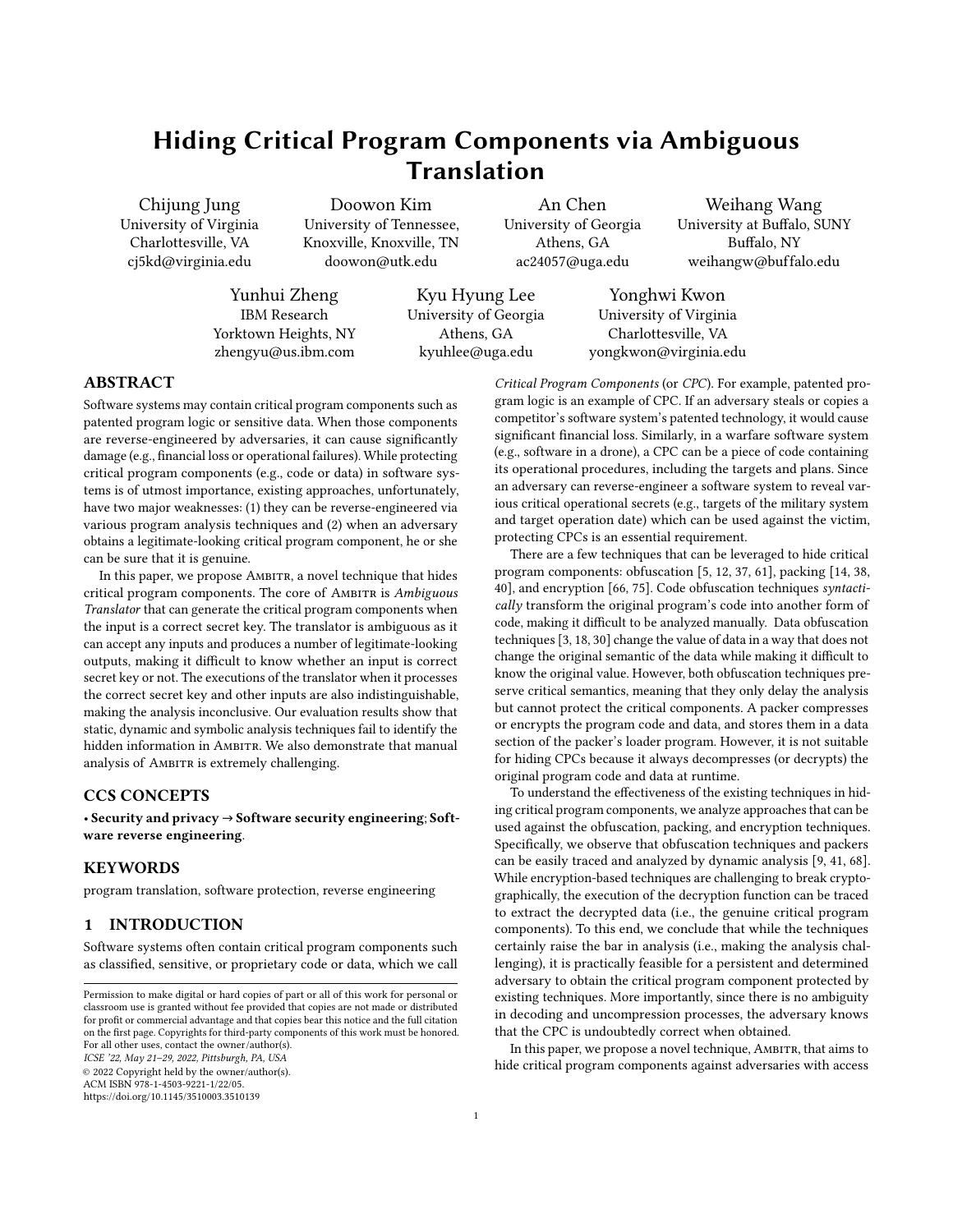ICSE '22, May 21-29, 2022, Pittsburgh, PA, USA Chijung Jung, Doowon Kim, An Chen, Weihang Wang, Yunhui Zheng, Kyu Hyung Lee, and Yonghwi Kwon





(Red arrows are the transitions generated)

Figure 6: Simplified Source Code of Ambiguous Translator (in PHP).

assume that the reverser obtains a sample of AMBITR without knowing the intended input that generates output.

4.3.1 Dynamic Analysis. We assume a scenario that the reverser attempts to use Xdebug [21] to monitor its execution. Xdebug is a PHP debugging extension, providing various debugging primitives such as step-debugging (i.e., single-stepping), variable dumps, and stack traces. Specifically, it traces variables that are used to compute outputs from inputs [20], similar to program slicing [1, 77].

Analyzing Executed Statements. The reverser traces all statements that read and write inputs and values that are computed from inputs (i.e., values that are data dependent on the inputs). Unfortunately, as a state machine is implemented as a loop that makes transitions according to the current input (e.g., as shown in Figure 6-(a)), the resulting traces include most of the statements regardless of whether the execution delivers an attack or not.

Analyzing Values from Executed Statements. The reverser also dumps all the values of the variables used in the executed statements. However, as the execution does not deliver the genuine CPC, analyzing the values does not help.

4.3.2 Static Analysis. Static analysis tools can be used to analyze AMBITR to identify possible output values that can be generated by Ambiguous Translator. Specifically, the reverser uses static taint analysis tools to find out the data flow of Ambiguous Translator. Further, static analysis tools that can conduct a value-set analysis (e.g., [4]) are used to infer possible values of a few key variables.

Simplified Source Code of Ambiguous Translator. Figure 6- (a) shows a simplified version of Ambiguous Translator written in PHP. Lines 1-6 define constants. Lines 8-20 build a state transition table that is essentially an array of state transition rules including current state, input/output of the transition, and next state (line 13-18). It has a loop (lines 22-28) that repeatedly finds a transition according to the input (line 23), makes the transition (line 24), and dynamically creates an output according to the input (line 25). The dynamic translation is done in a function (lines 29-34). The result is essentially a concatenated string of the dynamic outputs (line 31). Figure 6-(b) shows the ground-truth of Ambiguous Translator shown in Figure 6-(a). It has four states (ST0 ST3) and there are multiple transitions among ST1, ST2 and ST3.



Figure 7: Data Dependency Graph by Taint Analysis.

Backward Data Slicing via Taint Analysis. There are several PHP static analysis tools that support taint analysis: Pixy [33], Eir [27], Taint'em All [81], and TaintPHP [53]. Note that most of them do not properly propagate taint tags through array and array index operations. Hence, we reimplement Figure 6 without using arrays so that they can effectively analyze AMBITR. Moreover, TaintPHP [53] does not support inter-procedure analysis; hence we inline all functions (e.g., dynamic\_transl  $ate()$ ) in AMBITR and feed it to TaintPHP. To this end, the reverser leverages the above four taint analysis tools to obtain a data dependency graph shown in Figure 7. It essentially shows that the value of  $Fesul$  t is computed by \$out that is again dependent on all the variables including \$input, \$state\_tbl arrays, \$tran, and \$cur\_state. While this is accurate, the result is too coarse-grained. Specifically, it shows all the \$state\_tbl arrays are contributing the value of \$result. It does not provide a particular order of state transitions which is critical in revealing attack delivering inputs. Note that one may improve the analysis to better support arrays (i.e., array-sensitive analysis). However, while array-sensitive analysis can improve the granularity of the analysis (i.e., identifying data-dependencies at an element level), it still provides the same information and does not help identify the real CPC.

Value-set Analysis. The reverser uses three static analysis tools for PHP: PHPStan [45], Psalm [73], and WeVerca [28]. The tools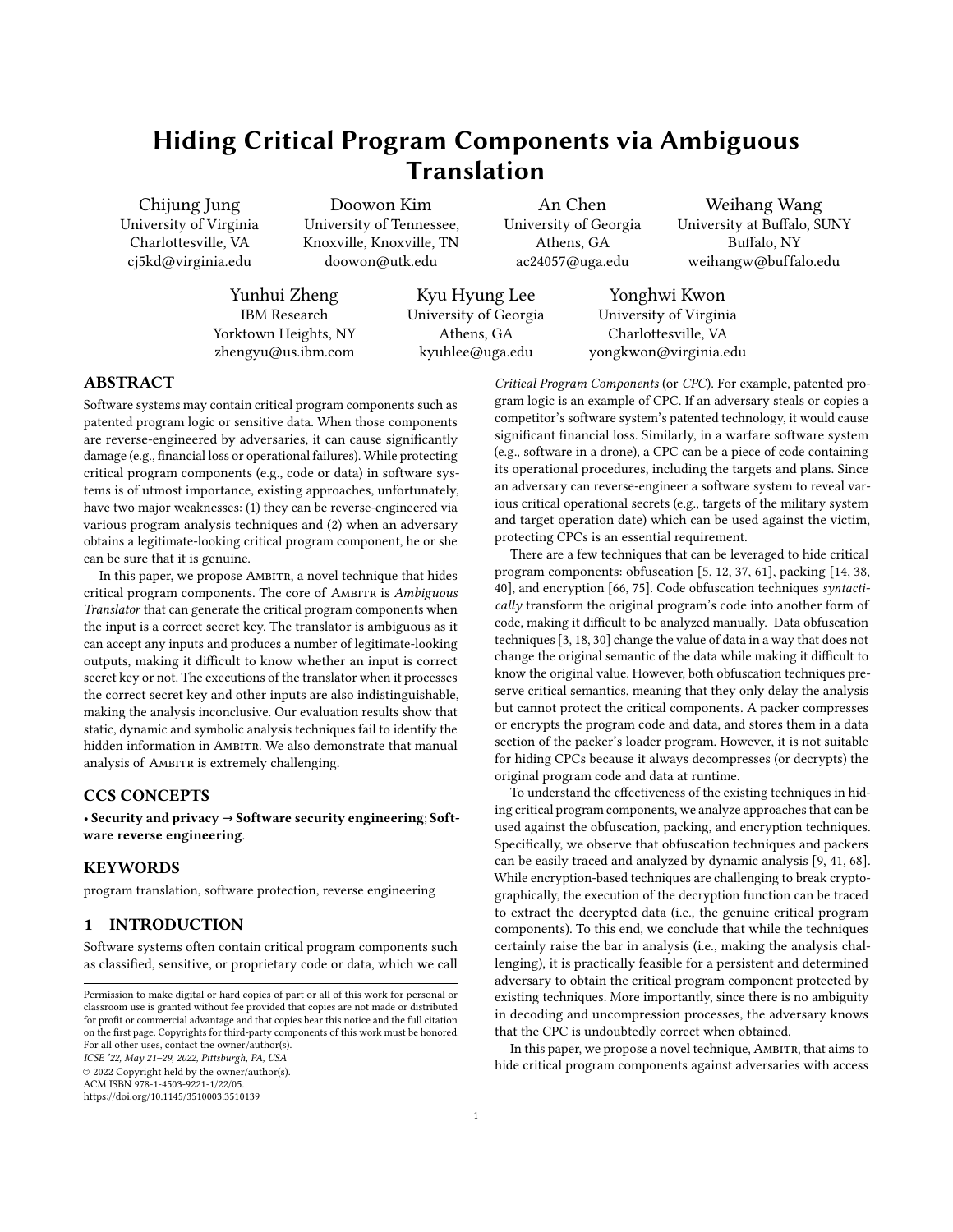Table 4: Value-set Analysis Result for Key Variables.

| Variable | <b>Value-Set</b>                                                                  |
|----------|-----------------------------------------------------------------------------------|
| \$tran   | $\{0, 1, 2, 3, \ldots \}$                                                         |
|          | $\text{Scur state}$ {STO, ST1, ST2, ST3,  }                                       |
| \$ret    | {"urtonk", "drunks", "7GZ mp3.gs", "83s png.gz"<br>"wxp.zy *3F", "ubuntu +0F",  } |
| \$result | Combinations of values of \$ret                                                   |

implement a data flow analysis technique that can be used to build value-set analysis, which identifies a set of possible values a variable can have during the execution [4]. The reverser leverages them to infer potential values that each variable can hold in the AMBITR instance shown in Figure 6-(a). Table 4 shows the result of the value-set analysis on each key variable in Figure 6-(a). In short, the result is not an effective way to expose the genuine CPC due to two reasons. First, while the analysis reveals all possible inputs for \$ret and \$result, it simply dumps all the outputs of the transitions in Ambiguous Translator. To analyze Ambiguous Translator, one has to understand the order of outputs generated by transitions rather than a set of outputs. Second, even for the revealed outputs stated in Ambiguous Translator as shown in Table 4, they are misleading. Those outputs are not the ones that will be generated when an attack delivering input is provided. For instance, the AMBITR instance in Figure 6-(a) can deliver a code snippet unlink('/tmp/.found.txt'); when a sequence of inputs spines, TEA[steam], and aegtconfine are provided. The inputs dynamically transform the outputs annotated on the transitions (i.e., urdonk,  $76Z$  mp3. es, and wxp. zwl  $*30$ ) into the code snippets (i.e., unlink, ('/tmp/. fo, and und. txt'); respectively).

4.3.3 Symbolic Execution Tools. In this section, the reverser uses symbolic execution tools to reverse-engineer the genuine CPC translation logic of AMBITR. Specifically, four symbolic execution tools, THAPS [31], PHPScan [72], KPHP [25], and Symex [50] are used. The tools aim to identify all possible inputs that can lead to new program execution paths or states. Note that a non-array version of AMBITR is used, as the symbolic executions fail to support array properly.

State Explosion. None of the symbolic execution tools we used finishes the analysis in a week due to state explosion [10, 15, 71]. Specifically, for each state, Ambiguous Translator has multiple transitions to the next states. Hence, the number of possible transition paths grows exponentially. For instance, suppose the input has  $x$ pairs grows experientially the initiality of probability of the input fast  $\alpha$  words requiring  $x$  state transitions, there will be  $5^x$  possible transitions. sition paths, leading to state explosion. KPHP [25] crashed after running 7 hours 17 minutes due to insufficient memory. Further, we create a simplified version of AMBITR that has a single transition with a 4-byte input for each transition. The four symbolic execution tools failed to finish the analysis within a week as well.

Experiments with Enhanced PHPScan. Since the vanilla versions of symbolic execution tools failed to analyze a very small instance of AMBITR (with a single transition), we manually optimize PHPScan [72] and use it to analyze AMBITR. Specifically, we modify PHPScan so that it can (1) cache and reuse solved constraints, and (2) merge and reduce multiple constraints into fewer constraints. We use a machine with Intel i7-8550U 4.0 GHz and 16 GB RAM

to run this experiment. We conduct two experiments. We prepare AMBITR instances with (1) different numbers of transitions where each transition will take 3-byte input and (2) a single transition but with different input lengths.

1) Different numbers of transitions: As the number of transitions increases, the number of states to explore is increased exponentially. For instance, with a single additional transition, the number of states becomes 10 times larger. We prepare simplified versions of AMBITR that have 4, 5, and 6 transitions where each transition takes 3 characters long input. We use PHPScan to analyze them. It takes about 3 hours, 2 days, and 4 weeks to finish the analysis of Ambiguous Translator with 4, 5, and 6 transitions, respectively. Note that the input length (currently 3) is a root cause of state explosion. In this example, we set it 3 for each transition.

2) Different input lengths: Dynamic output translation also causes the state explosion. To understand its impact on the number of states during the symbolic execution, we create a simplified version of AMBITR with input lengths of 6, 7 and 8. Analyzing a single transition for the input length 6 (i.e., 6 characters input) takes about 15 hours 30 minutes. Input lengths 7 and 8, which are typical lengths of inputs in our samples, take more than 2.9 days and 13 days to finish the analysis, respectively. This shows that analyzing even a single transition is time-consuming.

Optimization Causing Under-approximation. Symbolic analysis, in practice, uses an optimization strategy that aims to find one input that drives the execution to a particular point instead of enumerating all possible inputs. As a result, even the reverser reaches a particular state, the identified input is unlikely an attack delivering input. For example, in Figure 8-(a), the array \$fn represents a function name. Before it's invoked at line 6, it is constructed at lines 3–5 after satisfying multiple path conditions at line 2. Symbolic analysis encodes the path conditions and gets one solution shown in Figure 8-(b) from the underlying constraint solver. The execution successfully goes into the true branch and invokes the function \$f. However, it invokes function uni qid instead of function unl ink that constitutes the genuine CPC as shown in Figure 8-(c). Given this branch has been successfully explored, the symbolic analysis will not try other solutions satisfying the path condition and thus cannot discover the genuine CPC.

|                | $$fn = array():$                                                              |                 |  | Variable | Value                                              |
|----------------|-------------------------------------------------------------------------------|-----------------|--|----------|----------------------------------------------------|
| $\overline{2}$ | if $(Sfn[0] > = 85 88 Sfn[1] > = 78 88$                                       |                 |  | \$fn[]   | ${85, 78, 73, 81, 73, 68}$                         |
|                | $$fn[2] > = 73$ && $$fn[3] > = 81$ &&<br>$$fn[4] > = 73$ && \$fn[5] >= 68 ) { |                 |  | \$f      | "uniqid"                                           |
| 3              | $foreach(\$fn as $c)$                                                         |                 |  |          | (b) Resolved <b>\$fn[]</b> and <b>\$f</b>          |
| 4              | $$f = $f \cdot \text{chr}(f)$ ;                                               |                 |  |          |                                                    |
| 5              | $$f = structolower($f);$                                                      |                 |  | Variable | Value                                              |
| 6              | \$f():                                                                        |                 |  | \$fn[]   | ${117, 110, 108, 105, 110, 107}$                   |
|                |                                                                               |                 |  | \$f      | $"$ unlink"                                        |
|                |                                                                               | (a) Source Code |  |          | $(c)$ Intended $\mathsf{Sfn}$ [] and $\mathsf{Sf}$ |

Figure 8: Symbolic Execution Exploring a Single Input.

Describing Constraints. Although the reverser can use symbolic analysis to model the path predicates as constraints and drive the execution to a particular program location, it is challenging to explicitly encode the criteria of the genuine CPC as constraints (e.g., constraints that describe the CPC). In other words, he may not even know what exactly he is looking for and how to describe the logic in a way the underlying constraint solver can understand. For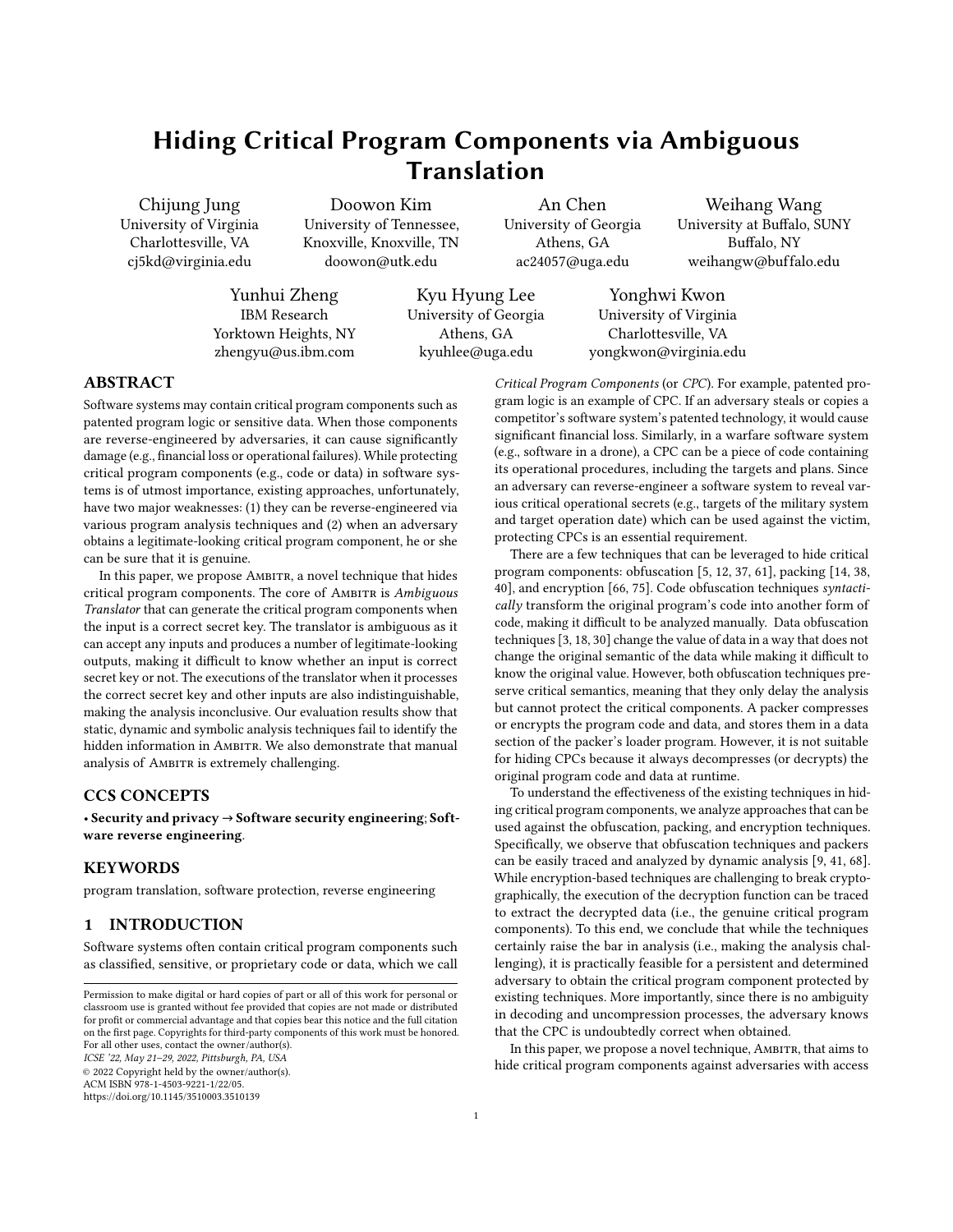example, it is challenging because any valid statements and function names can be potentially CPC. As a result, the satisfiable solutions to the incomplete constraints may lead to a place of interest but will not reveal the genuine CPC.

Empirical Experiment on the State Explosion. To understand how difficult to analyze AMBITR with symbolic execution techniques in detail, we run experiments with PHPScan [72] which uses the z3 solver [43] for constraint solving. Note that the original version of PHPScan was too inefficient. It failed to finish the analysis on a very small AMBITR sample (e.g., a single transition of 4 characters long input/output) in 24 hours. Hence, we manually improve the PHPScan's performance by modifying it to (1) cache and reuse already solved constraints, and (2) merge and reduce multiple identical constraints into fewer constraints. We run the enhanced version of PHPScan on a machine with Intel i7-8550U 4.0 GHz and 16 GB RAM.

Table 5 shows the experiment results. As shown in the "Automaton Size" columns, we created 16 different sizes Ambiguous Translator. The size is defined as a pair of the length of input characters and the number of the transition. For instance, "6 chars., 1 trans." means a Ambiguous Translator that has a single transition between two states, and the transition input/output is 6 characters long. An example can be a sub state-machine of Figure 9 between ST\_0 and ST\_1 (Input: "states", Output: "urdonk"). The "# Const." columns present the number of constraints that should be explored by PHPScan. The "Time" columns show the required time for the analysis. Note that as the Ambiguous Translator gets bigger, the number of constraints increases exponentially. In many cases (i.e., the gray cells), the experiments did not finish even after 10 days. For those cases, we estimate the required time based on the number of processed constraints and remaining (also estimated) constraints. Observe that the enhanced version of PHPScan takes more than 10 days to analyze Ambiguous Translator instances with more than 3 transitions of 5 characters input/output (which is much smaller than typical Ambiguous Translator we generated and used).

Figure 9 consists of 17 transitions and its average input/output size is 9.64, which is much larger than the largest Ambiguous Translator presented in Table 5 (4 transitions of 7 characters long input/output). Note that even if the analysis successfully finishes, the analysis results (e.g., inputs to make all possible transitions) do not expose the genuine CPC.

|  | Table 5: PHPScan on Different Sizes of Амвıтв |  |
|--|-----------------------------------------------|--|
|  |                                               |  |

| <b>Automaton Size</b><br>(Input, Trans.) | # of<br>Const. | Time              | <b>Automaton Size</b><br>(Input, Trans.) | # of<br>Const. | Time              |
|------------------------------------------|----------------|-------------------|------------------------------------------|----------------|-------------------|
| 4 chars., 1 trans.                       | 35 K           | 31.5 m            | 6 chars., 1 trans.                       | 10 M           | 14.8 <sub>h</sub> |
| 4 chars., 2 trans.                       | 386 K          | 4.3 <sub>h</sub>  | 6 chars 2 trans.                         | 112 M          | 4.7d              |
| 4 chars., 3 trans.                       | 6 M            | 8.1 d             | 6 chars. 3 trans.                        | 1.2 B          | 149.3 d           |
| 4 chars., 4 trans.                       | 61 M           | 121d              | 6 chars., 4 trans.                       | 12B            | 5.7y              |
| 5 chars., 1 trans.                       | 181 K          | 2.9 <sub>h</sub>  | 7 chars., 1 trans.                       | 4 M            | 3.5d              |
| 5 chars., 2 trans.                       | 1.9 M          | 19.8 <sub>h</sub> | 7 chars., 2 trans.                       | 4.5 B          | 26.3d             |
| 5 chars., 3 trans.                       | 31 M           | 37.8 d            | 7 chars., 3 trans.                       | 49 B           | 1.6y              |
| 5 chars., 4 trans.                       | 315 M          | 1.4 <sub>V</sub>  | 7 chars., 4 trans.                       | 498 B          | 20y               |

Gray cells indicate that the experiments did not finish in 10 days. The times presented for them are estimated based on the performance measured in the first ten days of execution.

4.3.4 Source Code and Input Analysis. We aim to show how the reverser would make manual reverse-engineering attempts to find



Figure 9: Simplified Ambiguous Translator used in the Input Analysis.

|                      | Input                            | Output                            | Transitions                                |
|----------------------|----------------------------------|-----------------------------------|--------------------------------------------|
| <b>Initial Input</b> | states celestials cost-          | urdonk 7GZ~mp3.e                  | ST $0 \rightarrow ST$ 1 $\rightarrow ST$ 3 |
|                      | effective fiscal-year            | wxp.>nl'%0ive ubuntu5C3;          | $\rightarrow$ ST 2 $\rightarrow$ ST 3      |
| <b>First Trial</b>   | realm: celestials cost-          | sWgmmP 4TZ~mp4.g dekj'mlWl        | ST $0 \rightarrow ST$ 5 $\rightarrow ST$ 6 |
|                      | effective fiscal-year            | ok +#sklm33azr                    | $\rightarrow$ ST 1 $\rightarrow$ ST 2      |
| Second Trial         | <b>province</b> celestials cost- | $dr{vq}$ i iely}~int boo*jeVWZw\{ | ST $0 \rightarrow ST$ 2 $\rightarrow ST$ 5 |
|                      | effective fiscal-year            | Zaak5ylar                         | $\rightarrow$ ST 4 $\rightarrow$ ST 1      |
| <b>Third Irial</b>   | states <b>planetary</b> cost-    | urdonk 5&avpug,u ios7ofsmsive     | ST $0 \rightarrow ST$ 1 $\rightarrow ST$ 2 |
|                      | effective fiscal-year            | ei^^q,iWXu                        | $\rightarrow$ ST 5 $\rightarrow$ ST 4      |
| Fourth Trial         | states <b>astronomical</b>       | urdonk w95.vb abeal prtv-jhpe     | ST $0 \rightarrow ST$ $1 \rightarrow ST$ 4 |
|                      | cost-effective fiscal-year       | <b>Pive Zcizear</b>               | $\rightarrow$ ST 0 $\rightarrow$ ST 2      |

Figure 10: Inputs used during the Input Analysis.

out the secret input leading to the genuine CPC in AMBITR by manually inspecting source code and guessing inputs. We assume the reverser obtained a sample of AMBITR and reverse-engineered Ambiguous Translator as shown in Figure 9. Then, the reverser executes the sample and identifies input that the sample retrieves. The input are shown in the first row of Figure 10 (Initial Input). As expected, the input does not lead to the genuine CPC. To this end, the reverser tries to guess inputs leveraging knowledge gained from manual source code inspection.

The reverser modifies the first input by guessing a possible alternative word. Specifically, realm; is chosen as it is a synonym for states, the original input. Note that all other inputs remain unchanged. However, since the first input leads to a different transition (ST\_0→ST\_5), all the subsequent transitions (shown in the last column) are different from the transitions for the initial input, resulting in a completely different output. In the second trial, the reverser changes the first input to province, which is another synonym for states. Again, the output and the transitions are changed significantly, leaving no particular hints for the next trial. From the third trial, the reverser starts to guess the second input. Specifically, planetary is used. Observe that the first output word remains the same, while all the subsequent outputs and transitions are changed. While this shows that the first input is related to the first output, it is not useful in reverse-engineering the attack delivering the input. The fourth trial is similar. Changing a single word in the input leads to all subsequent output words, and transitions being changed.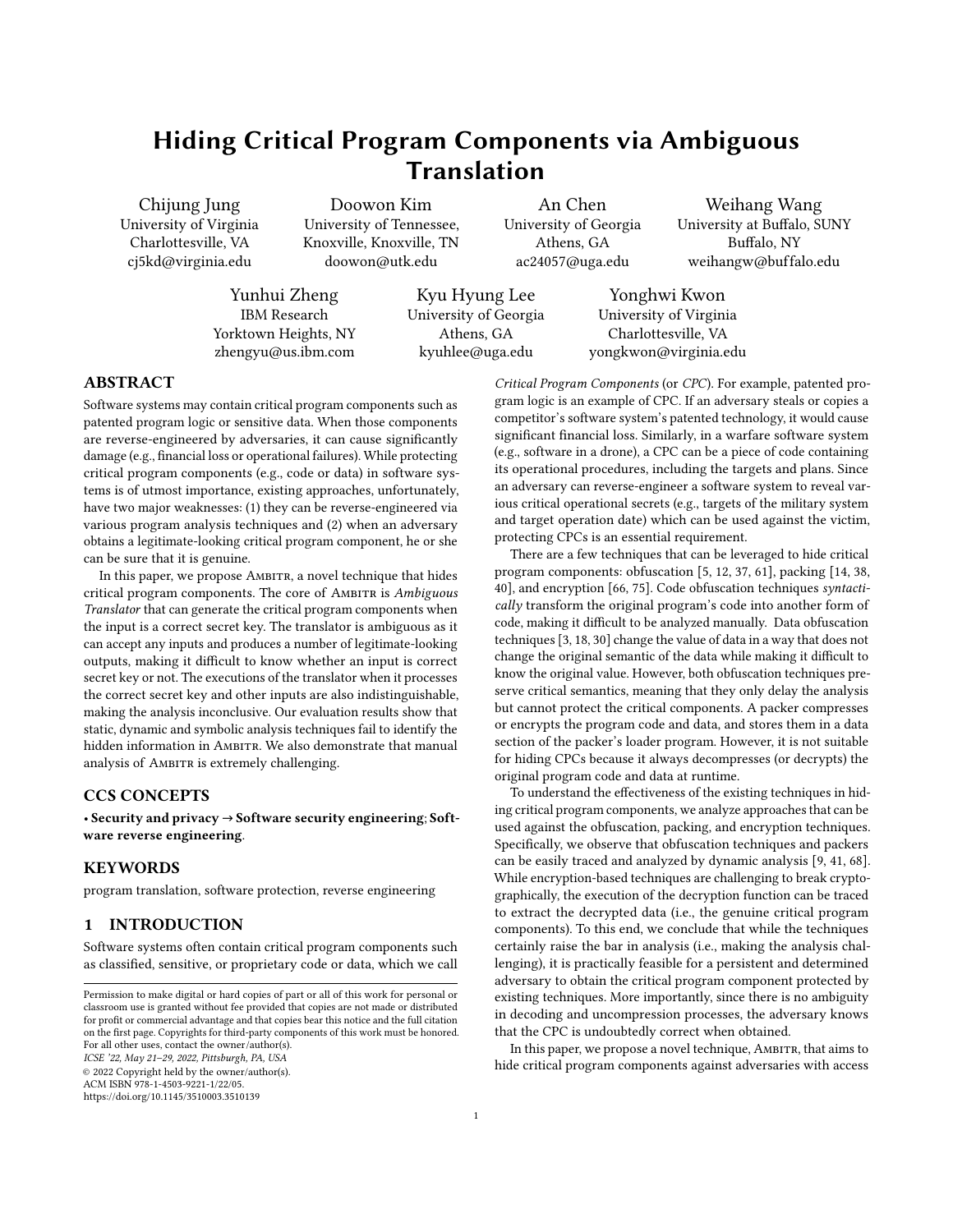## 5 DISCUSSION

Generality. While we implement our prototype in PHP, the idea is general and can be implemented in other programming languages. To support executable CPCs, one needs to implement dynamic code generation and execution primitives such as eval(). Script languages such as JavaScript and Python support them by default. In other programming languages such as C/C++, one may leverage JIT compilation techniques [11].

Handling Non-ASCII Inputs and Outputs. For better readability, we only discuss example cases when inputs and outputs are ASCII characters. However, AMBITR seamlessly supports non-ASCII inputs and outputs. Specifically, if the input is out of range of ASCII characters, AMBITR calculates the distance of provided input and the state transition's input without converting them to ASCII code value. Similarly, AMBITR computes the output directly from the distance values and state transition output without considering their ASCII values.

Threats to Validity. The experiments in Section 4.2 are conducted by two individuals who have sufficient background in computer science using state-of-the-art open-source tools. Specifically, the experiment presented in Section 4.3.3 is conducted by a computer science Ph.D. student with sufficient program analysis and security background. The work in Section 4.3.4 is done by an expert in software engineering and security (holding a Ph.D. in Computer Science). In addition, two undergraduate students majoring in Computer Science (focusing on computer security) have repeated the experiments and reached the same conclusions. Note that all participants did not know the proposed approach prior to the experiment. The analysis results may differ depending on the tools' capability and the analysts' expertise.

# 6 RELATED WORK

Hiding Program Code. There exists a line of work in obfuscation to hide program code leveraging opaque predicates [16, 47, 67], code insertion/replacement [5, 37, 54, 61, 76], encryptions [66, 75], hardware primitives [12, 64], and sub-tree embedding [24]. However, opaque predicates can be detected and removed via advanced program analysis techniques [44]. Dummy code snippets inserted into an existing program can be identified and removed via dependency analysis such as taint analysis [17, 27, 33, 42, 52, 53, 55, 56, 63, 65, 81]. Anti-analysis Techniques. Recently, [54] presents a systematic study of multiple methods to hinder symbolic execution techniques. Specifically, it inserts additional code to increase the number of feasible paths. AMBITR's Ambiguous Translator not only increases the number of feasible paths but also provides many more additional challenges such as ambiguity via dynamic output translation. [24] transforms program code snippets into a sub abstract syntax tree (AST), and injects the tree into the AST of a program. However, dynamic analysis and symbolic analysis tools can detect such injected code. Data obfuscations (e.g., encrypting code sections and decryption them at runtime) are easily handled by dynamic analysis [9, 41, 68]. Approaches that require particular hardware support are difficult to be used in real-world program, as many systems may not satisfy the hardware requirement. Unlike them, AMBITR is challenging to be analyzed by static, symbolic, and dynamic analysis tools as shown in Section 4. It does not require any particular hardware or software.

# 7 CONCLUSION

Protecting critical program components (e.g., patented program logic or sensitive data) is an important requirement in software systems. In this paper, we present AMBITR, a novel technique that hides critical program components via a sophisticated state machine based translator called Ambiguous Translator. It imposes fundamental challenges to state-of-the-art program analysis techniques by adding a new dimension of the challenge: ambiguity. Our evaluation of the comparison with a diverse set of state-of-the-art analysis techniques, including dynamic, static, and symbolic execution, shows that AMBITR is effective in hiding critical program components.

# ACKNOWLEDGMENTS

We thank the anonymous referees for their constructive feedback. The authors gratefully acknowledge the support of NSF 1916499, 1908021, 2047980, 1850392, 1853374, 1924777, 2145616, and 2047980. This research was also partially supported by a Mozilla Research Award, a Facebook Research Award, and a gift from Cisco Systems. Any opinions, findings, and conclusions or recommendations expressed in this material are those of the authors and do not necessarily reflect the views of the sponsor.

#### **REFERENCES**

- [1] Hiralal Agrawal and Joseph R. Horgan. 1990. Dynamic Program Slicing. SIGPLAN Not. 25, 6 (June 1990), 246–256.<https://doi.org/10.1145/93548.93576>
- [2] Christian Ammann. 2012. Hyperion: Implementation of a PE-Crypter.
- David E Bakken, R Rarameswaran, Douglas M Blough, Andy A Franz, and Ty J Palmer. 2004. Data obfuscation: Anonymity and desensitization of usable data sets. IEEE Security & Privacy 2, 6 (2004), 34–41.
- [4] Gogul Balakrishnan and Thomas Reps. 2004. Analyzing Memory Accesses in x86 Executables. In Compiler Construction, Evelyn Duesterwald (Ed.). Springer Berlin Heidelberg, Berlin, Heidelberg, 5–23.
- [5] Sebastian Banescu, Christian Collberg, Vijay Ganesh, Zack Newsham, and Alexander Pretschner. 2016. Code Obfuscation against Symbolic Execution Attacks. In Proceedings of the 32nd Annual Conference on Computer Security Applications (Los Angeles, California, USA) (ACSAC '16). Association for Computing Machinery, New York, NY, USA, 189–200.<https://doi.org/10.1145/2991079.2991114>
- [6] Cristian Barría, David Cordero, Claudio Cubillos, and Robinson Osses. 2016. Obfuscation procedure based in dead code insertion into crypter. In 2016 6th International Conference on Computers Communications and Control (ICCCC). IEEE, 23–29.
- [7] BDLeet. 2016. GitHub BDLeet/public-shell: Some Public Shell. [https://github.c](https://github.com/BDLeet/public-shell) [om/BDLeet/public-shell.](https://github.com/BDLeet/public-shell)
- [8] Bart Blaze. 2019. GitHub bartblaze/PHP-backdoors: A collection of PHP backdoors. [https://github.com/bartblaze/PHP-backdoors.](https://github.com/bartblaze/PHP-backdoors)
- [9] David Brumley, Cody Hartwig, Zhenkai Liang, James Newsome, Dawn Song, and Heng Yin. 2008. Automatically identifying trigger-based behavior in malware. In Botnet Detection. Springer, 65–88.
- [10] Jerry R Burch, Edmund M Clarke, Kenneth L McMillan, David L Dill, and Lain-Jinn Hwang. 1992. Symbolic model checking: 1020 states and beyond. Information and computation 98, 2 (1992), 142–170.
- [11] Juan Manuel Martinez Caamaño and Serge Guelton. 2018. Easy::Jit: Compiler Assisted Library to Enable Just-in-Time Compilation in C++ Codes. In Conference Companion of the 2nd International Conference on Art, Science, and Engineering of Programming (Nice, France) (Programming'18 Companion). Association for Computing Machinery, New York, NY, USA, 49–50. [https://doi.org/10.1145/3191](https://doi.org/10.1145/3191697.3191725) [697.3191725](https://doi.org/10.1145/3191697.3191725)
- [12] Haibo Chen, Liwei Yuan, Xi Wu, Binyu Zang, Bo Huang, and Pen-chung Yew. 2009. Control flow obfuscation with information flow tracking. In Proceedings of the 42nd Annual IEEE/ACM International Symposium on Microarchitecture. ACM, 391–400.
- [13] Binlin Cheng, Jiang Ming, Jianmin Fu, Guojun Peng, Ting Chen, Xiaosong Zhang, and Jean-Yves Marion. 2018. Towards Paving the Way for Large-Scale Windows Malware Analysis: Generic Binary Unpacking with Orders-of-Magnitude Performance Boost. In Proceedings of the 2018 ACM SIGSAC Conference on Computer and Communications Security (Toronto, Canada) (CCS '18). Association for Computing Machinery, New York, NY, USA, 395–411. <https://doi.org/10.1145/3243734.3243771>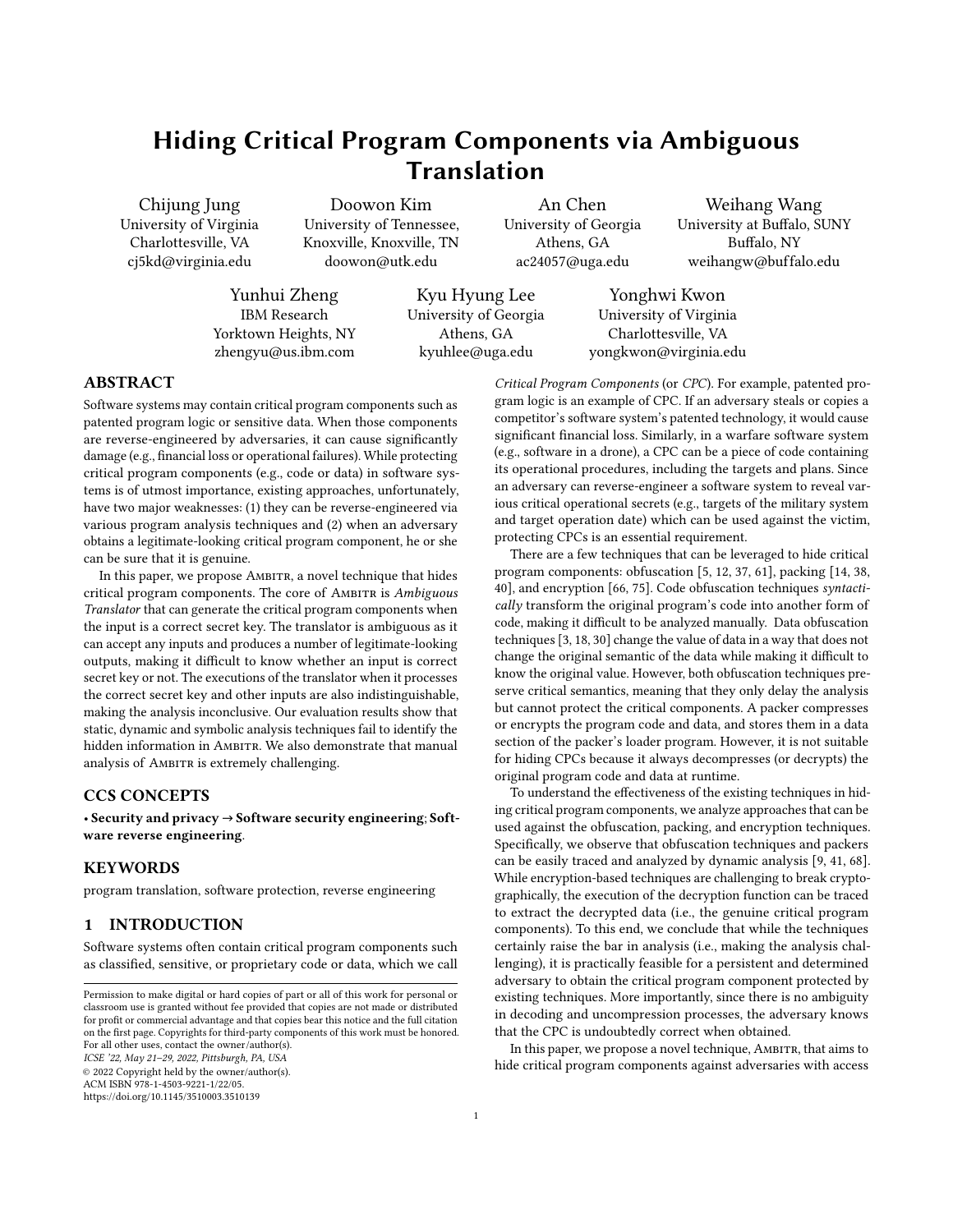- [14] Binlin Cheng, Jiang Ming, Erika A Leal, Haotian Zhang, Jianming Fu, Guojun Peng, and Jean-Yves Marion. 2021. Obfuscation-Resilient Executable Payload Extraction From Packed Malware. In 30th USENIX Security Symposium (USENIX Security 21).
- [15] Edmund M Clarke, William Klieber, Miloš Nováček, and Paolo Zuliani. 2011. Model checking and the state explosion problem. In LASER Summer School on Software Engineering. Springer, 1–30.
- [16] Christian Collberg, Clark Thomborson, and Douglas Low. 1998. Manufacturing cheap, resilient, and stealthy opaque constructs. In Proceedings of the 25th ACM SIGPLAN-SIGACT symposium on Principles of programming languages. ACM, 184–196.
- [17] Johannes Dahse and Jörg Schwenk. 2010. RIPS-A static source code analyser for vulnerabilities in PHP scripts. Retrieved: February 28 (2010), 2012.
- [18] Biniam Fisseha Demissie, Mariano Ceccato, and Roberto Tiella. 2015. Assessment of Data Obfuscation with Residue Number Coding. In Proceedings of the 1st International Workshop on Software Protection (Florence, Italy) (SPRO '15). IEEE Press, 38–44.
- [19] Zhui Deng, Brendan Saltaformaggio, Xiangyu Zhang, and Dongyan Xu. 2015. iris: Vetting private api abuse in ios applications. In Proceedings of the 22nd ACM SIGSAC Conference on Computer and Communications Security. 44–56.
- [20] Derick Rethans. 2009. Variable tracing with Xdebug Derick Rethans. [https:](https://derickrethans.nl/variable-tracing-with-xdebug.html) [//derickrethans.nl/variable-tracing-with-xdebug.html.](https://derickrethans.nl/variable-tracing-with-xdebug.html)
- [21] Derick Rethans. 2020. Xdebug Debugger and Profiler Tool for PHP. [https:](https://xdebug.org/) [//xdebug.org/.](https://xdebug.org/)
- [22] dwyl. 2019. A text file containing 479k English words. [https://github.com/dwyl/](https://github.com/dwyl/english-words) [english-words.](https://github.com/dwyl/english-words)
- [23] Evi1cg. 2019. GitHub Ridter/Pentest. [https://github.com/Ridter/Pentest.](https://github.com/Ridter/Pentest)
- [24] Aurore Fass, Michael Backes, and Ben Stock. 2019. Hidenoseek: Camouflaging malicious javascript in benign asts. In Proceedings of the 2019 ACM SIGSAC Conference on Computer and Communications Security. 1899–1913.
- [25] Daniele Filaretti and Sergio Maffeis. 2014. An executable formal semantics of PHP. In European Conference on Object-Oriented Programming. Springer.
- [26] Maurice Fonk. 2019. GitHub naneau/php-obfuscator: an "obfuscator" for PSR/OOp PHP code. [https://github.com/naneau/php-obfuscator.](https://github.com/naneau/php-obfuscator)
- [27] Heilan Yvette Grimes. 2015. Eir Static Vulnerability Detection in PHP Applications. (2015).
- [28] David Hauzar and Jan Kofroň. 2014. WeVerca: Web Applications Verification for PHP. In International Conference on Software Engineering and Formal Methods. Springer, 296–301.
- [29] Cristian Barría Huidobro, David Cordero, Claudio Cubillos, Héctor Allende Cid, and Claudio Casado Barragán. 2018. Obfuscation procedure based on the insertion of the dead code in the crypter by binary search. In 2018 7th International Conference on Computers Communications and Control (ICCCC). IEEE, 183–192.
- [30] Imperva. 2021. Data Obfuscation. [https://www.imperva.com/learn/data](https://www.imperva.com/learn/data-security/data-obfuscation/)[security/data-obfuscation/.](https://www.imperva.com/learn/data-security/data-obfuscation/)
- [31] Torben Jensen, Heine Pedersen, Mads Chr Olesen, and René Rydhof Hansen. 2012. Thaps: automated vulnerability scanning of php applications. In Nordic conference on secure IT systems. Springer, 31–46.
- [32] Ryan Johnson and Angelos Stavrou. 2013. Forced-path execution for android applications on x86 platforms. In 2013 IEEE Seventh International Conference on Software Security and Reliability Companion. IEEE, 188–197.
- [33] Nenad Jovanovic, Christopher Kruegel, and Engin Kirda. 2006. Pixy: A static analysis tool for detecting web application vulnerabilities. In 2006 IEEE Symposium on Security and Privacy (S&P). IEEE, 6–pp.
- [34] Min Gyung Kang, Pongsin Poosankam, and Heng Yin. 2007. Renovo: A Hidden Code Extractor for Packed Executables. In Proceedings of the 2007 ACM Workshop on Recurring Malcode (Alexandria, Virginia, USA) (WORM '07). Association for Computing Machinery, New York, NY, USA, 46–53. [https://doi.org/10.1145/1314](https://doi.org/10.1145/1314389.1314399) [389.1314399](https://doi.org/10.1145/1314389.1314399)
- [35] Kyungtae Kim, I Luk Kim, Chung Hwan Kim, Yonghwi Kwon, Yunhui Zheng, Xiangyu Zhang, and Dongyan Xu. 2017. J-force: Forced execution on javascript. In Proceedings of the 26th international conference on World Wide Web. International World Wide Web Conferences Steering Committee, 897–906.
- [36] Pascal Kissian. 2019. YAK Pro: Php Obfuscator. [https://www.php-obfuscator.c](https://www.php-obfuscator.com/) [om/.](https://www.php-obfuscator.com/)
- [37] Byoungyoung Lee, Yuna Kim, and Jong Kim. 2010. binOb+: a framework for potent and stealthy binary obfuscation. In Proceedings of the 5th ACM Symposium on Information, Computer and Communications Security. ACM, 271–281.
- [38] Young Bi Lee, Jae Hyuk Suk, and Dong Hoon Lee. 2021. Bypassing Anti-Analysis of Commercial Protector Methods Using DBI Tools. IEEE Access 9 (2021), 7655– 7673.
- [39] Robert Lie. 2019. Simple online PHP obfuscator: encodes PHP code into random letters, numbers and/or characters. [https://www.mobilefish.com/services/php\\_o](https://www.mobilefish.com/services/php_obfuscator/php_obfuscator.php) [bfuscator/php\\_obfuscator.php.](https://www.mobilefish.com/services/php_obfuscator/php_obfuscator.php)
- [40] Alessandro Mantovani, Simone Aonzo, Xabier Ugarte-Pedrero, Alessio Merlo, and Davide Balzarotti. 2020. Prevalence and Impact of Low-Entropy Packing Schemes in the Malware Ecosystem. In Network and Distributed System Security (NDSS) Symposium, NDSS, Vol. 20.
- [41] Jian Mao, Jingdong Bian, Guangdong Bai, Ruilong Wang, Yue Chen, Yinhao Xiao, and Zhenkai Liang. 2018. Detecting malicious behaviors in javascript applications. IEEE Access 6 (2018), 12284–12294.
- [42] Ibéria Medeiros, Nuno F Neves, and Miguel Correia. 2014. Automatic detection and correction of web application vulnerabilities using data mining to predict false positives. In Proceedings of the 23rd international conference on World wide web. ACM, 63–74.
- [43] Microsoft. 2020. Z3Prover/z3: The Z3 Theorem Prover. [https://github.com/Z3P](https://github.com/Z3Prover/z3) [rover/z3.](https://github.com/Z3Prover/z3)
- [44] Jiang Ming, Dongpeng Xu, Li Wang, and Dinghao Wu. 2015. Loop: Logic-oriented opaque predicate detection in obfuscated binary code. In Proceedings of the 22nd ACM SIGSAC Conference on Computer and Communications Security. ACM, 757– 768.
- [45] Ondřej Mirtes. 2019. GitHub phpstan/phpstan: PHP Static Analysis Tool. [https:](https://github.com/phpstan/phpstan) [//github.com/phpstan/phpstan.](https://github.com/phpstan/phpstan)
- [46] Shoya Morishige, Shuichiro Haruta, Hiromu Asahina, and Iwao Sasase. 2017. Obfuscated malicious javascript detection scheme using the feature based on divided url. In 2017 23rd Asia-Pacific Conference on Communications (APCC). IEEE,  $1-6.$
- [47] Andreas Moser, Christopher Kruegel, and Engin Kirda. 2007. Limits of static analysis for malware detection. In Twenty-Third Annual Computer Security Applications Conference (ACSAC 2007). IEEE, 421–430.
- [48] Abbas Naderi-Afooshteh, Yonghwi Kwon, Anh Nguyen-Tuong, Ali Razmjoo-Qalaei, Mohammad-Reza Zamiri-Gourabi, and Jack W Davidson. 2019. MalMax: Multi-Aspect Execution for Automated Dynamic Web Server Malware Analysis. In Proceedings of the 2019 ACM SIGSAC Conference on Computer and Communications Security. 1849-1866.
- [49] James Newsome and Dawn Xiaodong Song. 2005. Dynamic Taint Analysis for Automatic Detection, Analysis, and SignatureGeneration of Exploits on Commodity Software.. In NDSS, Vol. 5. Citeseer, 3–4.
- [50] Hung Viet Nguyen, Hoan Anh Nguyen, Tung Thanh Nguyen, and Tien N Nguyen. 2011. Auto-locating and fix-propagating for HTML validation errors to PHP server-side code. In Proceedings of the 2011 26th IEEE/ACM International Conference on Automated Software Engineering. IEEE Computer Society, 13–22. [51] nixawk. 2018. GitHub - nixawk/fuzzdb: Web Fuzzing Discovery and Attack
- Pattern Database. [https://github.com/nixawk/fuzzdb.](https://github.com/nixawk/fuzzdb)
- [52] Paulo Jorge Costa Nunes, José Fonseca, and Marco Vieira. 2015. phpSAFE: A security analysis tool for OOP web application plugins. In 2015 45th Annual IEEE/IFIP International Conference on Dependable Systems and Networks.
- [53] Oswaldo Olivo. 2016. GitHub olivo/TaintPHP: Static Taint Analysis for PHP web applications. [https://github.com/olivo/TaintPHP.](https://github.com/olivo/TaintPHP)
- [54] Mathilde Ollivier, Sébastien Bardin, Richard Bonichon, and Jean-Yves Marion. 2019. How to Kill Symbolic Deobfuscation for Free (or: Unleashing the Potential of Path-Oriented Protections). In Proceedings of the 35th Annual Computer Security Applications Conference (San Juan, Puerto Rico, USA) (ACSAC '19). Association for Computing Machinery, New York, NY, USA, 177–189. [https://doi.org/10.114](https://doi.org/10.1145/3359789.3359812) [5/3359789.3359812](https://doi.org/10.1145/3359789.3359812)
- [55] OneSourceCat. 2015. GitHub OneSourceCat/phpvulhunter: A tool that can scan php vulnerabilities automatically using static analysis methods. [https:](https://github.com/OneSourceCat/phpvulhunter) [//github.com/OneSourceCat/phpvulhunter.](https://github.com/OneSourceCat/phpvulhunter)
- [56] Ioannis Papagiannis, Matteo Migliavacca, and Peter Pietzuch. 2011. PHP Aspis: using partial taint tracking to protect against injection attacks. In 2nd USENIX Conference on Web Application Development, Vol. 13.
- [57] Fei Peng, Zhui Deng, Xiangyu Zhang, Dongyan Xu, Zhiqiang Lin, and Zhendong Su. 2014. X-force: force-executing binary programs for security applications. In 23rd USENIX Security Symposium. 829–844.
- [58] PHP. 2019. PHP: Pspell Functions. [https://www.php.net/manual/en/ref.pspell.p](https://www.php.net/manual/en/ref.pspell.php) [hp.](https://www.php.net/manual/en/ref.pspell.php)
- [59] phpencoder 2021. PHP Encoder, protect PHP scripts with SourceGuardian and bytecode. [https://www.sourceguardian.com/.](https://www.sourceguardian.com/)
- [60] Pipsomania. 2018. Best PHP Obfuscator. [http://www.pipsomania.com/best\\_php](http://www.pipsomania.com/best_php_obfuscator.do) [\\_obfuscator.do](http://www.pipsomania.com/best_php_obfuscator.do)
- [61] Igor V Popov, Saumya K Debray, and Gregory R Andrews. 2007. Binary Obfuscation Using Signals. In USENIX Security Symposium. 275-290.
- [62] Paul Royal, Mitch Halpin, David Dagon, Robert Edmonds, and Wenke Lee. 2006. PolyUnpack: Automating the Hidden-Code Extraction of Unpack-Executing Malware. In 2006 22nd Annual Computer Security Applications Conference (ACSAC'06). 289–300.<https://doi.org/10.1109/ACSAC.2006.38>
- [63] Dewhurst Ryan. 2011. Implementing basic static code analysis into integrated development environments (ides) to reduce software vulnerablitilies. A Report submitted in partial fulfillment of the regulations governing the award of the Degree of BSc (Honours) Ethical Hacking for Computer Security at the University of Northumbria at Newcastle 2012 (2011).
- [64] Sebastian Schrittwieser, Stefan Katzenbeisser, Peter Kieseberg, Markus Huber, Manuel Leithner, Martin Mulazzani, and Edgar Weippl. 2013. Covert computation: Hiding code in code for obfuscation purposes. In Proceedings of the 8th ACM SIGSAC symposium on Information, computer and communications security. ACM, 529–534.